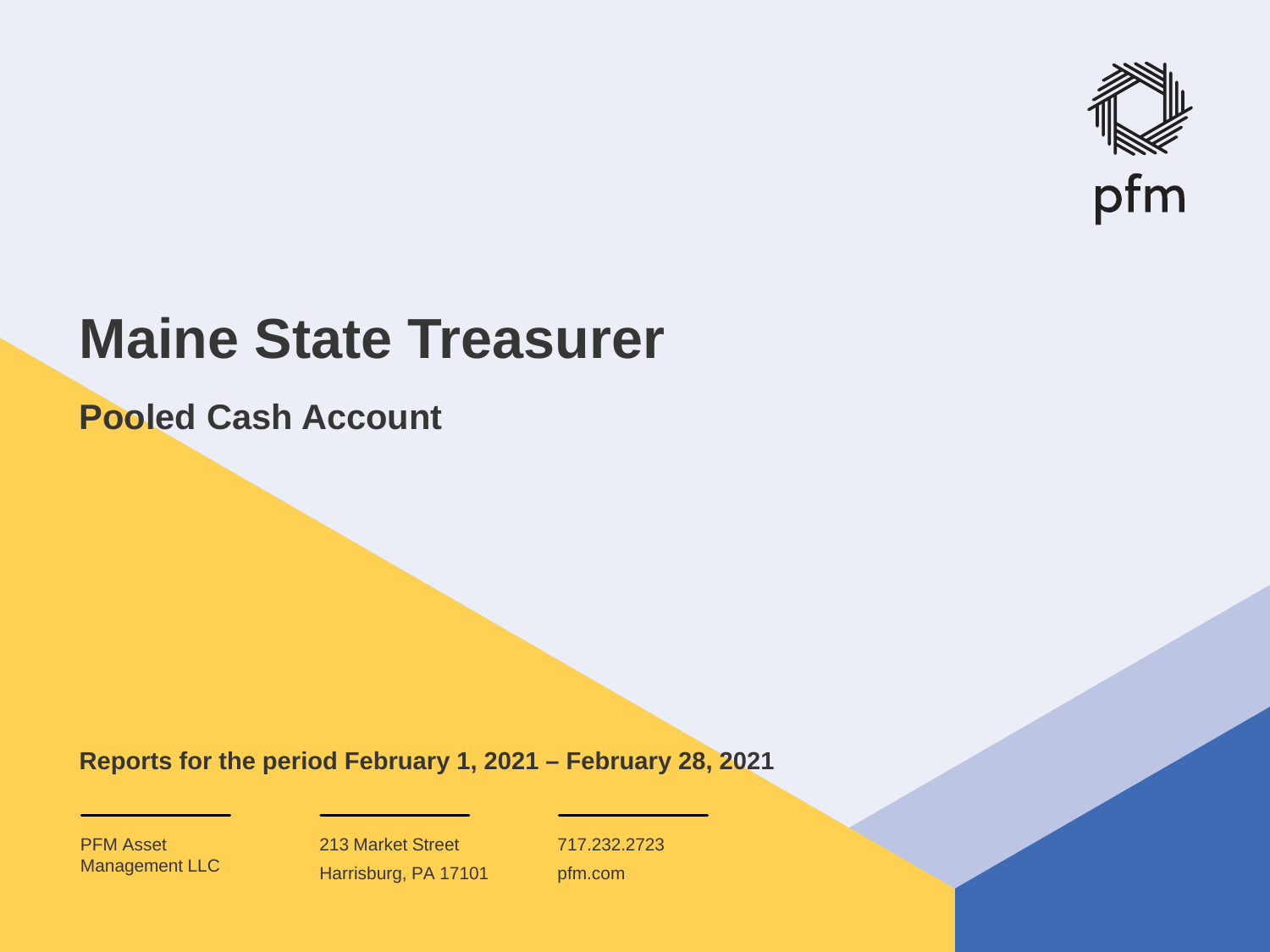## **Maine State Treasurer Activity and Performance Summary For the Month Ending February 28, 2021**

## **Amortized Cost Basis Activity Summary**

| <b>Beginning Amortized Cost Value</b>   |               | 2,916,361,337.20 | <b>Interest Earned</b>                       |
|-----------------------------------------|---------------|------------------|----------------------------------------------|
| <b>Additions</b>                        |               |                  |                                              |
| Contributions                           | 0.00          |                  | <b>Current Holdings</b>                      |
| <b>Interest Received</b>                | 1,880,271.36  |                  | Cash and Equivalents<br>35,284.88            |
| <b>Accrued Interest Sold</b>            | 0.00          |                  | 0.00<br>Repurchase Agreement                 |
| Gain on Sales                           | 0.00          |                  | <b>Certificates of Deposit</b><br>263,277.77 |
| <b>Total Additions</b>                  |               | 1,880,271.36     | 0.00<br><b>Commercial Paper</b>              |
| Deductions                              |               |                  | 700,057.93<br>U.S. Treasuries                |
| Withdrawals                             | 59,880,271.36 |                  | <b>Federal Agency</b><br>515,676.88          |
| <b>Accrued Interest Purchased</b>       | 0.00          |                  | 51,674.38<br>Corporate                       |
| Loss on Sales                           | 0.00          |                  |                                              |
|                                         |               |                  | <b>Sales and Maturities</b>                  |
| <b>Total Deductions</b>                 |               | (59,880,271.36)  | 0.00<br>Repurchase Agreement                 |
| Accretion (Amortization) for the Period |               | (130, 361.98)    | 0.00<br><b>Commercial Paper</b>              |
| <b>Ending Amortized Cost Value</b>      |               | 2,858,230,975.22 | 0.00<br><b>Certificates of Deposit</b>       |
| Ending Fair Value                       |               | 2,872,450,573.32 | 46,616.02<br>U.S. Treasuries                 |
| Unrealized Gain (Loss)                  |               | 14,219,598.10    | 0.00<br>Federal Agency                       |
|                                         |               |                  | $- - -$                                      |

| Amortized Cost Basis Activity Summary   |               |                  | Detail of Amortized Cost Basis Return |                        |                                    |                            |                     |  |  |
|-----------------------------------------|---------------|------------------|---------------------------------------|------------------------|------------------------------------|----------------------------|---------------------|--|--|
| <b>Beginning Amortized Cost Value</b>   |               | 2,916,361,337.20 |                                       | <b>Interest Earned</b> | <b>Accretion</b><br>(Amortization) | <b>Realized Gain(Loss)</b> | <b>Total Income</b> |  |  |
| <b>Additions</b>                        |               |                  |                                       |                        |                                    |                            |                     |  |  |
| Contributions                           | 0.00          |                  | <b>Current Holdings</b>               |                        |                                    |                            |                     |  |  |
| <b>Interest Received</b>                | 1,880,271.36  |                  | Cash and Equivalents                  | 35,284.88              | 0.00                               | 0.00                       | 35,284.88           |  |  |
| <b>Accrued Interest Sold</b>            | 0.00          |                  | Repurchase Agreement                  | 0.00                   | 0.00                               | 0.00                       | 0.00                |  |  |
| Gain on Sales                           | 0.00          |                  | <b>Certificates of Deposit</b>        | 263,277.77             | 0.00                               | 0.00                       | 263,277.77          |  |  |
| <b>Total Additions</b>                  |               | 1,880,271.36     | <b>Commercial Paper</b>               | 0.00                   | 0.00                               | 0.00                       | 0.00                |  |  |
| Deductions                              |               |                  | U.S. Treasuries                       | 700,057.93             | (89, 374.47)                       | 0.00                       | 610,683.46          |  |  |
| Withdrawals                             | 59,880,271.36 |                  | Federal Agency                        | 515,676.88             | (20, 675.78)                       | 0.00                       | 495,001.10          |  |  |
| <b>Accrued Interest Purchased</b>       | 0.00          |                  | Corporate                             | 51,674.38              | (822.94)                           | 0.00                       | 50,851.44           |  |  |
| Loss on Sales                           | 0.00          |                  |                                       |                        |                                    |                            |                     |  |  |
|                                         |               |                  | <b>Sales and Maturities</b>           |                        |                                    |                            |                     |  |  |
| <b>Total Deductions</b>                 |               | (59,880,271.36)  | Repurchase Agreement                  | 0.00                   | 0.00                               | 0.00                       | 0.00                |  |  |
| Accretion (Amortization) for the Period |               | (130, 361.98)    | <b>Commercial Paper</b>               | 0.00                   | 0.00                               | 0.00                       | 0.00                |  |  |
| <b>Ending Amortized Cost Value</b>      |               | 2,858,230,975.22 | <b>Certificates of Deposit</b>        | 0.00                   | 0.00                               | 0.00                       | 0.00                |  |  |
| Ending Fair Value                       |               | 2,872,450,573.32 | U.S. Treasuries                       | 46,616.02              | (19, 488.79)                       | 0.00                       | 27,127.23           |  |  |
| Unrealized Gain (Loss)                  |               | 14,219,598.10    | Federal Agency                        | 0.00                   | 0.00                               | 0.00                       | 0.00                |  |  |
|                                         |               |                  | Corporate                             | 0.00                   | 0.00                               | 0.00                       | 0.00                |  |  |
|                                         |               |                  | <b>Total</b>                          | 1,612,587.86           | (130, 361.98)                      | 0.00                       | 1,482,225.88        |  |  |

## **Annualized Comparative Rates of Return Summary of Amortized Cost Basis Return for the Period**

|                | <b>Twelve</b>         | <b>Six</b>            |               |
|----------------|-----------------------|-----------------------|---------------|
|                | <b>Month Trailing</b> | <b>Month Trailing</b> | For the Month |
| Fed Funds      | 0.30%                 | 0.25%                 | 0.25%         |
| Overnight Repo | 0.17%                 | 0.10%                 | 0.06%         |
| 3 Month T-Bill | 0.12%                 | 0.08%                 | 0.04%         |
| 6 Month T-Bill | 0.13%                 | 0.09%                 | 0.05%         |
| 1 Year T-Note  | 0.18%                 | 0.13%                 | 0.10%         |
| 2 Year T-Note  | 0.18%                 | 0.14%                 | 0.12%         |
| 5 Year T-Note  | 0.38%                 | 0.39%                 | 0.54%         |
|                |                       |                       |               |
|                |                       |                       |               |

|                | <b>Twelve</b>         | <b>Six</b>            |               |                                             | <b>Total Portfolio</b> | <b>Excluding Cash</b><br><b>Equivalents</b> |
|----------------|-----------------------|-----------------------|---------------|---------------------------------------------|------------------------|---------------------------------------------|
|                | <b>Month Trailing</b> | <b>Month Trailing</b> | For the Month | <b>Interest Earned</b>                      | 1,612,587.86           | 1,577,302.98                                |
| Fed Funds      | 0.30%                 | 0.25%                 | 0.25%         | Accretion (Amortization)                    | (130, 361.98)          | (130, 361.98)                               |
| Overnight Repo | 0.17%                 | 0.10%                 | 0.06%         | Realized Gain (Loss) on Sales               | 0.00                   | 0.00                                        |
| 3 Month T-Bill | 0.12%                 | 0.08%                 | 0.04%         | Total Income on Portfolio                   | 1,482,225.88           | 1,446,941.00丨                               |
| 6 Month T-Bill | 0.13%                 | 0.09%                 | 0.05%         | Average Daily Historical Cost               | 2,927,113,454.50       | 1,644,506,311.64                            |
| 1 Year T-Note  | 0.18%                 | 0.13%                 | 0.10%         | <b>Annualized Return</b>                    | 0.66%                  | 1.15%                                       |
| 2 Year T-Note  | 0.18%                 | 0.14%                 | 0.12%         | Annualized Return Fiscal Year to Date       | 0.71%                  | 1.32%                                       |
| 5 Year T-Note  | 0.38%                 | 0.39%                 | 0.54%         | <b>Investment Advisory Fees</b>             | 17,496.12              | n/a                                         |
|                |                       |                       |               | Annualized Return (net of fees)             | 0.65%                  | n/a                                         |
|                |                       |                       |               | Weighted Average Effective Duration in Days | 225                    | 396                                         |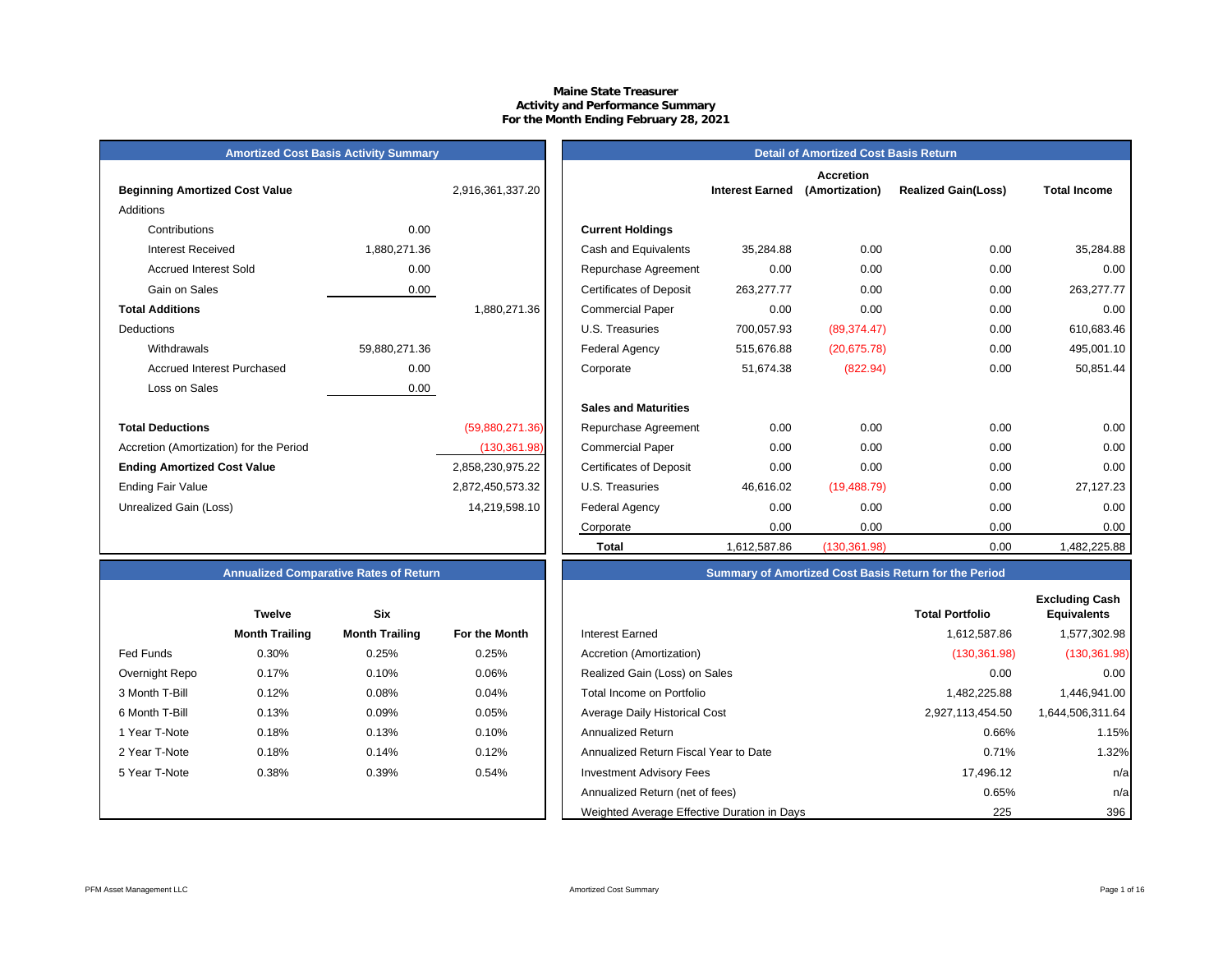## **Maine State Treasurer Activity and Performance Summary For the Month Ending February 28, 2021**

## **Fair Value Basis Activity Summary**

## **Detail of Fair Value Basis Return**

| <b>Beginning Fair Value</b>         |               | 2,932,097,565.06 |                                 |
|-------------------------------------|---------------|------------------|---------------------------------|
| Additions                           |               |                  |                                 |
| Contributions                       | 0.00          |                  | <b>Current Holdings</b>         |
| Interest Received                   | 1,880,271.36  |                  | Cash and Equivalents            |
| <b>Accrued Interest Sold</b>        | 0.00          |                  | Repurchase Agreeme              |
| <b>Total Additions</b>              |               | 1,880,271.36     | <b>Certificates of Deposit</b>  |
|                                     |               |                  | <b>Commercial Paper</b>         |
| <b>Deductions</b>                   |               |                  | U.S. Treasuries                 |
| Withdrawals                         | 59,880,271.36 |                  | <b>Federal Agency</b>           |
| Accrued Interest Purchased          | 0.00          |                  | Corporate                       |
| <b>Total Deductions</b>             |               | (59,880,271.36)  | <b>Sales and Maturities</b>     |
|                                     |               |                  | Repurchase Agreeme              |
| Change in Fair Value for the Period |               | (1,646,991.74)   | <b>Commercial Paper</b>         |
| <b>Ending Fair Value</b>            |               | 2,872,450,573.32 | <b>Certificates of Deposit</b>  |
|                                     |               |                  | $\cdots$ $\sim$ $\sim$ $\cdots$ |

| Beginning Fair Value                |               | 2,932,097,565.06 |                                | <b>Interest Earned</b> | <b>Change in Fair Value</b> | <b>Total Income</b> |  |
|-------------------------------------|---------------|------------------|--------------------------------|------------------------|-----------------------------|---------------------|--|
| Additions                           |               |                  |                                |                        |                             |                     |  |
| Contributions                       | 0.00          |                  | <b>Current Holdings</b>        |                        |                             |                     |  |
| <b>Interest Received</b>            | 1,880,271.36  |                  | Cash and Equivalents           | 35,284.88              | 0.00                        | 35,284.88           |  |
| <b>Accrued Interest Sold</b>        | 0.00          |                  | Repurchase Agreement           | 0.00                   | 0.00                        | 0.00                |  |
| <b>Total Additions</b>              |               | 1,880,271.36     | <b>Certificates of Deposit</b> | 263,277.77             | 0.00                        | 263,277.77          |  |
|                                     |               |                  | <b>Commercial Paper</b>        | 0.00                   | 0.00                        | 0.00                |  |
| Deductions                          |               |                  | U.S. Treasuries                | 700,057.93             | (736, 480.50)               | (36, 422.57)        |  |
| Withdrawals                         | 59,880,271.36 |                  | Federal Agency                 | 515,676.88             | (817,736.60)                | (302,059.72)        |  |
| <b>Accrued Interest Purchased</b>   | 0.00          |                  | Corporate                      | 51,674.38              | (49,804.64)                 | 1,869.74            |  |
| <b>Total Deductions</b>             |               | (59,880,271.36)  | <b>Sales and Maturities</b>    |                        |                             |                     |  |
|                                     |               |                  | Repurchase Agreements          | 0.00                   | 0.00                        | 0.00                |  |
| Change in Fair Value for the Period |               | (1,646,991.74)   | <b>Commercial Paper</b>        | 0.00                   | 0.00                        | 0.00                |  |
| <b>Ending Fair Value</b>            |               | 2,872,450,573.32 | <b>Certificates of Deposit</b> | 0.00                   | 0.00                        | 0.00                |  |
|                                     |               |                  | U.S. Treasuries                | 46,616.02              | (42,970.00)                 | 3,646.02            |  |
|                                     |               |                  | Federal Agency                 | 0.00                   | 0.00                        | 0.00                |  |
|                                     |               |                  | Corporate                      | 0.00                   | 0.00                        | 0.00                |  |
|                                     |               |                  | <b>Total</b>                   | 1,612,587.86           | (1,646,991.74)              | (34, 403.88)        |  |

## **Annualized Comparative Rates of Return**

|                | Twelve                | Six                   |                      |
|----------------|-----------------------|-----------------------|----------------------|
|                | <b>Month Trailing</b> | <b>Month Trailing</b> | <b>For the Month</b> |
| Fed Funds      | 0.30%                 | 0.25%                 | 0.25%                |
| Overnight Repo | 0.17%                 | 0.10%                 | 0.06%                |
| 3 Month T-Bill | 0.40%                 | 0.12%                 | 0.10%                |
| 6 Month T-Bill | 0.66%                 | 0.19%                 | 0.23%                |
| 1 Year T-Note  | 1.14%                 | 0.27%                 | 0.26%                |
| 2 Year T-Note  | 1.51%                 | 0.10%                 | $-0.48%$             |
| 5 Year T-Note  | 1.28%                 | $-4.06%$              | $-17.77%$            |
|                |                       |                       |                      |
|                |                       |                       |                      |

|                | <b>Twelve</b>         | <b>Six</b>            |               |                                             | <b>Total Portfolio</b> | <b>Excluding Cash</b><br><b>Equivalents</b> |
|----------------|-----------------------|-----------------------|---------------|---------------------------------------------|------------------------|---------------------------------------------|
|                | <b>Month Trailing</b> | <b>Month Trailing</b> | For the Month | Interest Earned                             | 1,612,587.86           | 1,577,302.98                                |
| Fed Funds      | 0.30%                 | 0.25%                 | 0.25%         | Change in Fair Value                        | (1,646,991.74)         | (1,646,991.74)                              |
| Overnight Repo | 0.17%                 | 0.10%                 | 0.06%         | Total Income on Portfolio                   | (34, 403.88)           | (69,688.76)                                 |
| 3 Month T-Bill | 0.40%                 | 0.12%                 | 0.10%         | Average Daily Historical Cost               | 2,927,113,454.50       | 1,644,506,311.64                            |
| 6 Month T-Bill | 0.66%                 | 0.19%                 | 0.23%         | <b>Annualized Return</b>                    | $-0.02\%$              | -0.06%                                      |
| 1 Year T-Note  | 1.14%                 | 0.27%                 | 0.26%         | Annualized Return Fiscal Year to Date       | 0.35%                  | 0.62%                                       |
| 2 Year T-Note  | 1.51%                 | 0.10%                 | $-0.48%$      | Weighted Average Effective Duration in Days | 225                    | 396                                         |
| 5 Year T-Note  | 1.28%                 | $-4.06%$              | $-17.77\%$    |                                             |                        |                                             |
|                |                       |                       |               |                                             |                        |                                             |

**Summary of Fair Value Basis Return for the Period**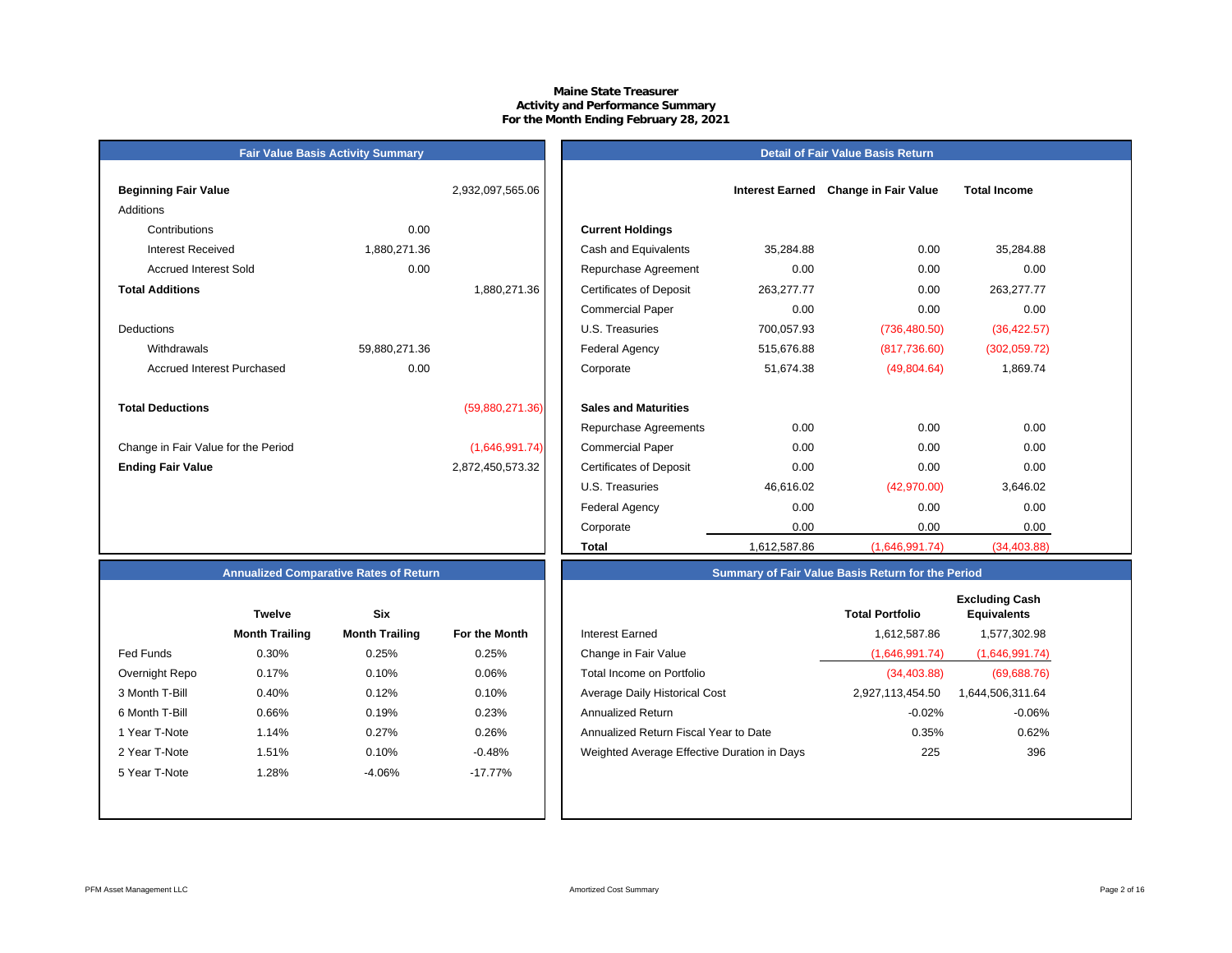## **Maine State Treasurer Investments - By Security Type As of February 28, 2021**

|                                |                  |                          |                  |                            |                                  | Weighted<br>Average             | Weighted<br>Average<br><b>Effective</b> |                     | Weighted         |
|--------------------------------|------------------|--------------------------|------------------|----------------------------|----------------------------------|---------------------------------|-----------------------------------------|---------------------|------------------|
| <b>Security Type</b>           | Original<br>Cost | <b>Amortized</b><br>Cost | Fair<br>Value    | <b>Accrued</b><br>Interest | <b>Unrealized</b><br>Gain (Loss) | <b>Final Maturity</b><br>(Days) | <b>Duration</b><br>(Years)              | Asset<br>Allocation | Average<br>Yield |
|                                |                  |                          |                  |                            |                                  |                                 |                                         |                     |                  |
| Cash and Cash Equivalents      | 1,240,000,000.00 | 1,240,000,000.00         | 1,240,000,000.00 | 35,282.66                  | 0.00                             |                                 | 0.00                                    | 43.2%               | 0.04%            |
| Repurchase Agreements          | 0.00             | 0.00                     | 0.00             | 0.00                       | 0.00                             |                                 |                                         | 0.0%                |                  |
| <b>Commercial Paper</b>        | 0.00             | 0.00                     | 0.00             | 0.00                       | 0.00                             |                                 |                                         | 0.0%                |                  |
| <b>Certificates of Deposit</b> | 205,000,000.00   | 205,000,000.00           | 205,000,000.00   | 5,505,749.99               | 0.00                             | 298                             | 0.83                                    | 7.1%                | 1.65%            |
| U.S. Treasuries                | 579,082,125.02   | 577,356,086.88           | 586,389,390.80   | 1,920,071.87               | 9,033,303.92                     | 386                             | 1.05                                    | 20.4%               | 1.37%            |
| U.S. Instrumentality           | 809,092,536.25   | 808,983,630.00           | 813,666,848.17   | 1,659,530.49               | 4,683,218.17                     | 753                             | 1.18                                    | 28.3%               | 0.74%            |
| Corporate                      | 26,837,592.85    | 26,891,258.34            | 27,394,334.35    | 204,601.30                 | 503,076.01                       | 359                             | 0.95                                    | 1.0%                | 2.29%            |
| Total                          | 2,860,012,254.12 | 2,858,230,975.22         | 2,872,450,573.32 | 9,325,236.31               | 14,219,598.10                    | 317                             | 0.62                                    | 100.0%              | 0.65%            |

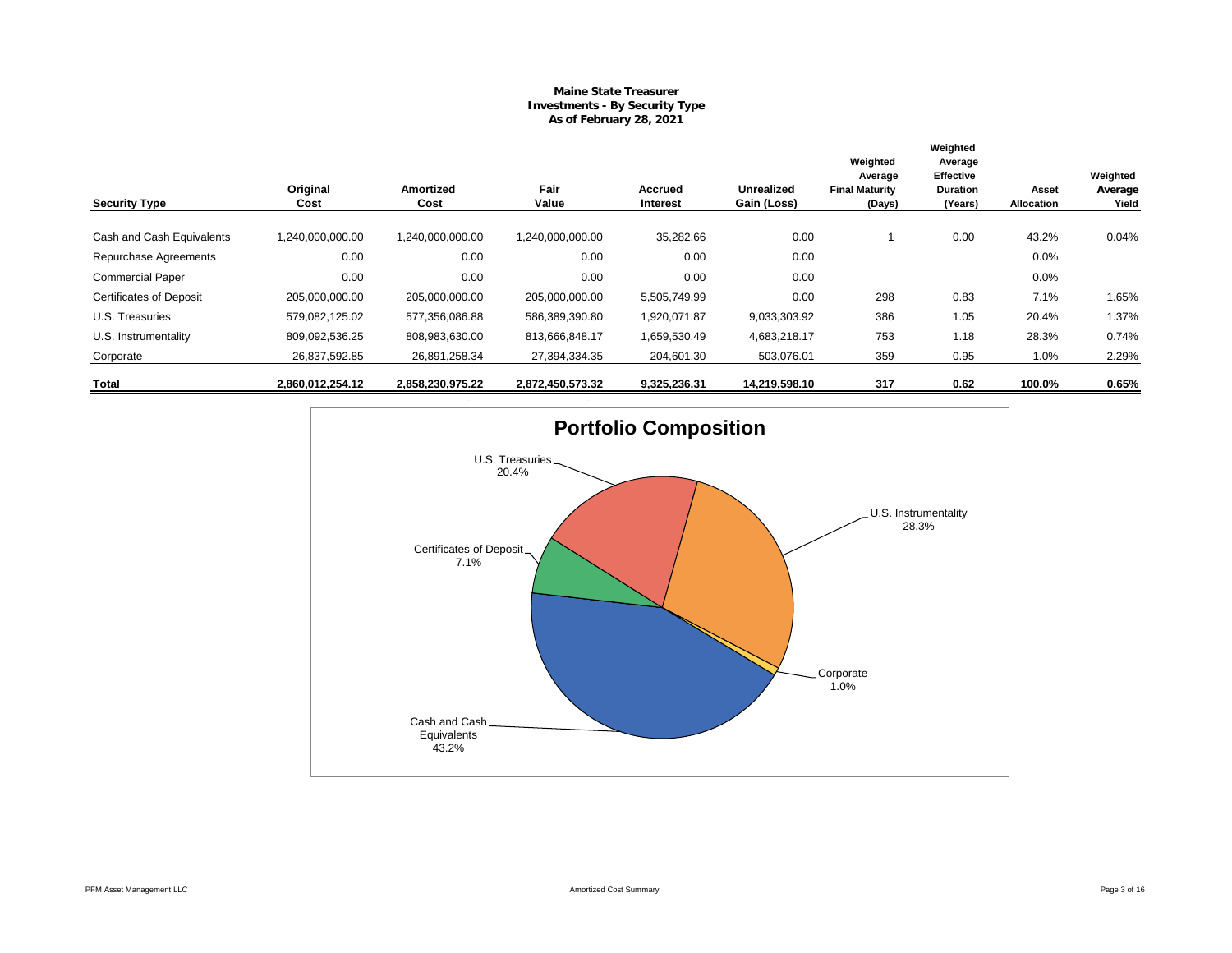## **Maine State Treasurer Investments - By Maturity As of February 28, 2021**

|                 | <b>Maturity Distribution</b> | <b>Original Cost</b><br><b>February 28, 2021</b> | Percentage   |              | <b>Original Cost</b><br>January 31, 2021 |  |  |
|-----------------|------------------------------|--------------------------------------------------|--------------|--------------|------------------------------------------|--|--|
|                 | Overnight                    | 1,240,000,000.00                                 | 43.4%        |              | 1,273,000,000.00                         |  |  |
|                 | Under 90 Days                | 154,984,000.00                                   | 5.4%         |              | 180,249,625.00                           |  |  |
|                 | 90 to 180 Days               | 105,197,070.32                                   | 3.7%         |              | 50,000,000.00                            |  |  |
|                 | 180 Days to 1 Year           | 126,003,614.06                                   | 4.4%         |              | 145,550,920.32                           |  |  |
|                 | 1 to 2 Years                 | 745,485,433.49                                   | 26.1%        |              | 755,474,447.55                           |  |  |
|                 | 2 to 3 Years                 | 488, 342, 136. 25                                | 17.1%        |              | 514,002,886.25                           |  |  |
|                 | Over 3 Years                 |                                                  | 0.0%         |              |                                          |  |  |
|                 | Totals <sub>\$</sub>         | 2,860,012,254.12                                 | 100.0%       | \$           | 2,918,277,879.12                         |  |  |
| \$1,400,000,000 |                              |                                                  |              |              | February 28, 2021                        |  |  |
| \$1,200,000,000 |                              |                                                  |              |              | January 31, 2021                         |  |  |
| \$1,000,000,000 |                              |                                                  |              |              |                                          |  |  |
| \$800,000,000   |                              |                                                  |              |              |                                          |  |  |
| \$600,000,000   |                              |                                                  |              |              |                                          |  |  |
| \$400,000,000   |                              |                                                  |              |              |                                          |  |  |
| \$200,000,000   |                              |                                                  |              |              |                                          |  |  |
| \$-             |                              |                                                  |              | 2 to 3 Years |                                          |  |  |
| Overnight       | Under 90 Days                | 90 to 180 Days<br>180 Days to 1 Year             | 1 to 2 Years |              | Over 3 Years                             |  |  |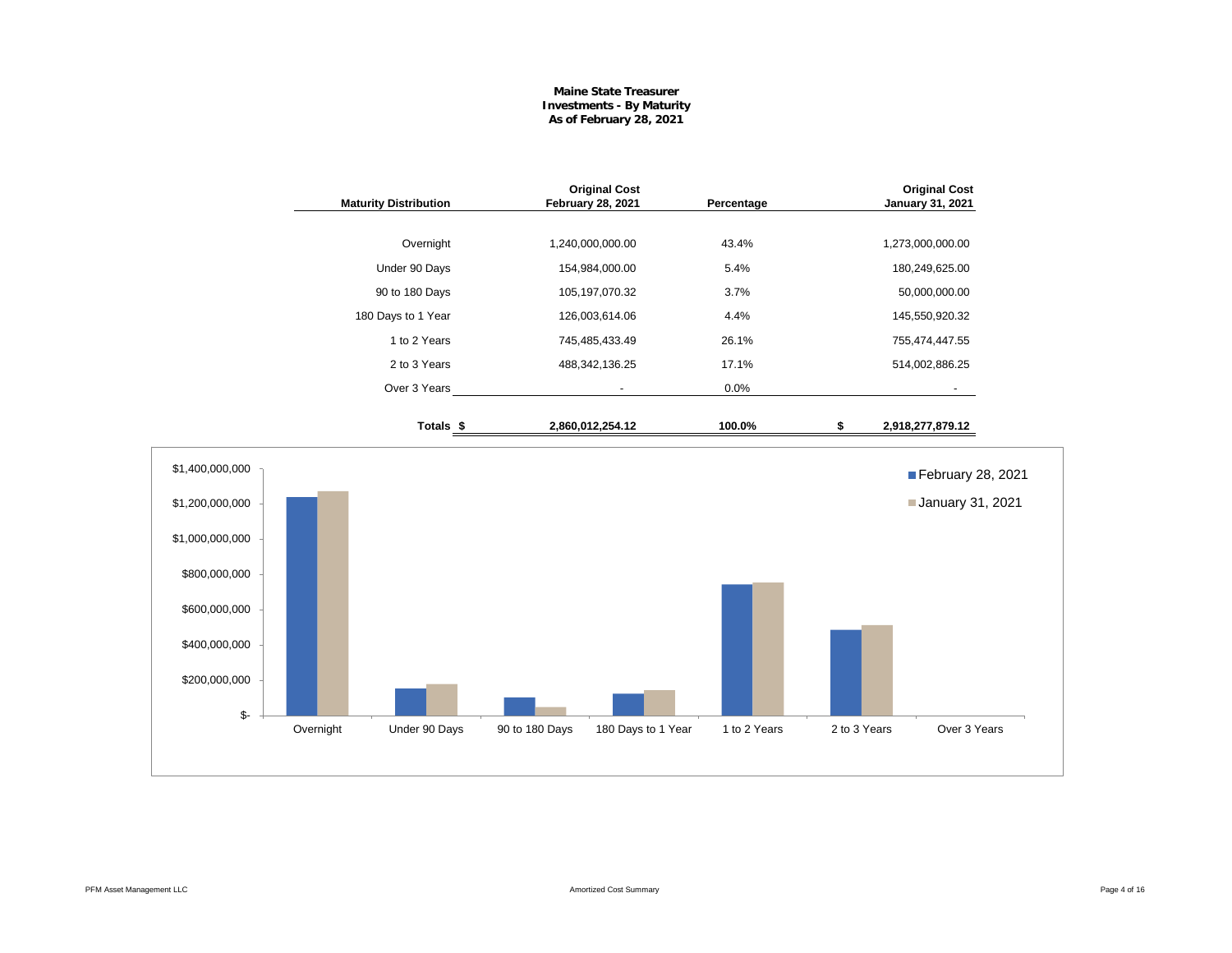| <b>DESCRIPTION</b>                     | PURCHASE COUPON DATE / CALL<br><b>DATE</b> | <b>RATE</b> | <b>MATURITY</b><br><b>DATE</b> |                  | <b>ORIGINAL</b><br><b>COST/ACCRUED</b><br>PAR VALUE INTEREST PURCHASE | AMORTIZED COST/<br>(AMORTIZATION) | ACCRETION FAIR VALUE/CHANGE UNREALIZED GAIN<br>IN FAIR VALUE | (LOSS) | AI PURCHASED | <b>INTEREST</b><br><b>RECEIVED</b> | <b>INTEREST</b><br>EARNED | <b>TOTAL</b><br><b>INTEREST</b> | ACCRUED ALLOCATIO<br>N | YIELD |
|----------------------------------------|--------------------------------------------|-------------|--------------------------------|------------------|-----------------------------------------------------------------------|-----------------------------------|--------------------------------------------------------------|--------|--------------|------------------------------------|---------------------------|---------------------------------|------------------------|-------|
| <b>CASH AND EQUIVALENTS</b>            |                                            |             |                                |                  |                                                                       |                                   |                                                              |        |              |                                    |                           |                                 |                        |       |
| <b>BAR HARBOR BANK &amp; TRUST</b>     | 02/28/21                                   | 0.100V      |                                | 49,000,000.00    | 49,000,000.00                                                         | 49,000,000.00                     | 49,000,000.00                                                | 0.00   | 0.00         | 4,161.68                           | 3,758.90                  | 3,758.90                        | 1.71%                  | 0.100 |
|                                        |                                            |             |                                |                  | 0.00                                                                  | 0.00                              | 0.00                                                         |        |              |                                    |                           |                                 |                        |       |
| <b>CITIZENS BANK</b>                   | 02/28/21                                   | 0.070 V     |                                | 100,000,000.00   | 100,000,000.00<br>0.00                                                | 100,000,000.00<br>0.00            | 100,000,000.00<br>0.00                                       | 0.00   | 0.00         | 5,945.21                           | 5,369.84                  | 5,369.84                        | 3.48%                  | 0.070 |
| TD BANK                                | 02/28/21                                   | 0.060V      |                                | 250,000,000.00   | 250,000,000.00<br>0.00                                                | 250,000,000.00<br>0.00            | 250,000,000.00<br>0.00                                       | 0.00   | 0.00         | 14,863.10                          | 11,643.84                 | 11,643.84                       | 8.70%                  | 0.060 |
| <b>BATH SAVINGS</b>                    | 02/28/21                                   | 0.060V      |                                | 14,000,000.00    | 14,000,000.00<br>0.00                                                 | 14,000,000.00<br>0.00             | 14,000,000.00<br>0.00                                        | 0.00   | 0.00         | 778.63                             | 659.73                    | 659.73                          | 0.49%                  | 0.060 |
| <b>BIDDEFORD SAVINGS BANK</b>          | 02/28/21                                   | 0.080V      |                                | 5,000,000.00     | 5,000,000.00<br>0.00                                                  | 5,000,000.00<br>0.00              | 5,000,000.00<br>0.00                                         | 0.00   | 0.00         | 317.82                             | 306.86                    | 306.86                          | 0.17%                  | 0.080 |
| NORTHEAST BANK                         | 02/28/21                                   | 0.100V      |                                | 25,000,000.00    | 25,000,000.00<br>0.00                                                 | 25,000,000.00<br>0.00             | 25,000,000.00<br>0.00                                        | 0.00   | 0.00         | 2,123.30                           | 1,917.81                  | 1,917.81                        | 0.87%                  | 0.100 |
| FIDELITY GOVERNMENT PORTFOLIO          | 02/28/21                                   | 0.010V      |                                | 397,000,000.00   | 397,000,000.00<br>0.00                                                | 397,000,000.00<br>0.00            | 397,000,000.00<br>0.00                                       | 0.00   | 0.00         | 2,501.62                           | 3,372.67                  | 3,372.67                        | 13.82%                 | 0.010 |
| <b>FIRST NATIONAL</b>                  | 02/28/21                                   | 0.050V      |                                | 50,000,000.00    | 50,000,000.00<br>0.00                                                 | 50,000,000.00<br>0.00             | 50,000,000.00<br>0.00                                        | 0.00   | 0.00         | 2,123.29                           | 1,917.81                  | 1,917.81                        | 1.74%                  | 0.050 |
| PFM FUNDS - GOVT SELECT SERIES INST CL | 02/28/21                                   | 0.020V      |                                | 200,000,000.00   | 200,000,000.00<br>0.00                                                | 200,000,000.00<br>0.00            | 200,000,000.00<br>0.00                                       | 0.00   | 0.00         | 4,776.32                           | 3,068.50                  | 3,068.50                        | 6.96%                  | 0.020 |
| U.S. BANK MONEY MARKET FUND            | 02/28/21                                   | 0.050V      |                                | 150,000,000.00   | 150,000,000.00<br>0.00                                                | 150,000,000.00<br>0.00            | 150,000,000.00<br>0.00                                       | 0.00   | 0.00         | 4,815.30                           | 3,266.70                  | 3,266.70                        | 5.22%                  | 0.050 |
| MISCELLAENOUS INCOME                   | 02/28/21                                   | 0.000V      |                                | 0.00             | 0.00<br>0.00                                                          | 0.00<br>0.00                      | 0.00<br>0.00                                                 | 0.00   | 0.00         | 2.22                               | 2.22                      | 0.00                            | 0.00%                  | 0.000 |
| <b>TOTAL</b>                           |                                            |             |                                | 1,240,000,000.00 | 1,240,000,000.00<br>0.00                                              | 1,240,000,000.00<br>0.00          | 1,240,000,000.00<br>0.00                                     | 0.00   | 0.00         | 42,531.78                          | 35,284.88                 | 35,282.66                       | 43.17%                 | 0.039 |
| <b>CERTIFICATES OF DEPOSIT</b>         |                                            |             |                                |                  |                                                                       |                                   |                                                              |        |              |                                    |                           |                                 |                        |       |
| BANGOR SAVINGS BANK CERT DEPOS         | 04/08/19                                   | 2.700       | 04/08/21                       | 15,000,000.00    | 15,000,000.00<br>0.00                                                 | 15,000,000.00<br>0.00             | 15,000,000.00<br>0.00                                        | 0.00   | 0.00         | 0.00                               | 31,500.00                 | 779,625.00                      | 0.52%                  | 2.700 |
| PEOPLES UNITED CERT DEPOS              | 04/18/19                                   | 2.550       | 04/18/21                       | 15,000,000.00    | 15,000,000.00<br>0.00                                                 | 15,000,000.00<br>0.00             | 15,000,000.00<br>0.00                                        | 0.00   | 0.00         | 0.00                               | 29,750.00                 | 725,687.50                      | 0.52%                  | 2.550 |
| PEOPLES UNITED CERT DEPOS              | 04/22/19                                   | 2.550       | 04/22/21                       | 25,000,000.00    | 25,000,000.00<br>0.00                                                 | 25,000,000.00<br>0.00             | 25,000,000.00<br>0.00                                        | 0.00   | 0.00         | 0.00                               | 49,583.33                 | 1,202,395.83                    | 0.87%                  | 2.549 |
| BAR HARBOR BANK & TRUST CERT DEPOS     | 06/12/19                                   | 2.330       | 06/12/21                       | 50,000,000.00    | 50,000,000.00<br>0.00                                                 | 50,000,000.00<br>0.00             | 50,000,000.00<br>0.00                                        | 0.00   | 0.00         | 0.00                               | 90,611.11                 | 2,032,277.78                    | 1.74%                  | 2.330 |
| PEOPLES UNITED CERT DEPOS              | 01/17/20                                   | 1.650       | 01/17/22                       | 40,000,000.00    | 40,000,000.00<br>0.00                                                 | 40,000,000.00<br>0.00             | 40,000,000.00<br>0.00                                        | 0.00   | 0.00         | 0.00                               | 51,333.33                 | 749,833.33                      | 1.39%                  | 1.650 |
| CAMDEN NATIONAL BANK CERT DEPOS        | 01/17/21                                   | 0.200       | 01/17/23                       | 50,000,000.00    | 50,000,000.00<br>0.00                                                 | 50,000,000.00<br>0.00             | 50,000,000.00<br>0.00                                        | 0.00   | 0.00         | 0.00                               | 7,777.77                  | 11,944.44                       | 1.74%                  | 0.200 |
| PEOPLES UNITED CERT DEPOS              | 01/19/21                                   |             | 0.350 01/19/23                 | 10,000,000.00    | 10,000,000.00<br>0.00                                                 | 10.000.000.00<br>0.00             | 10,000,000.00<br>0.00                                        | 0.00   | 0.00         | 0.00                               | 2,722.22                  | 3.986.11                        | 0.35%                  | 0.350 |
| <b>TOTAL</b>                           |                                            |             |                                | 205,000,000.00   | 205,000,000.00<br>0.00                                                | 205,000,000.00<br>0.00            | 205,000,000.00<br>0.00                                       | 0.00   | 0.00         | 0.00                               | 263,277.77                | 5,505,749.99                    | 7.1%                   | 1.651 |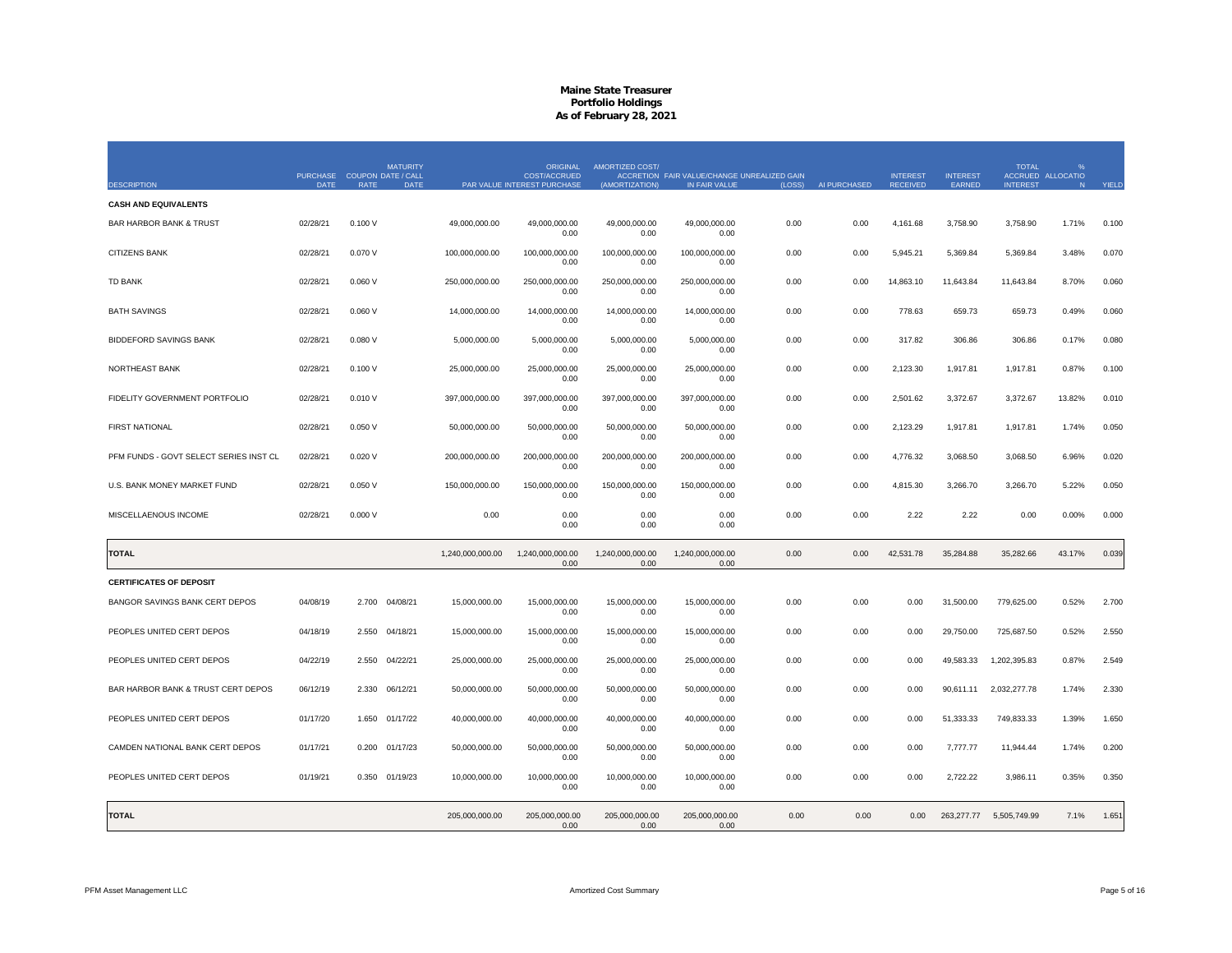|                                       | PURCHASE COUPON DATE / CALL |       | <b>MATURITY</b> |                | <b>ORIGINAL</b><br><b>COST/ACCRUED</b> | AMORTIZED COST/                | ACCRETION FAIR VALUE/CHANGE UNREALIZED GAIN |              |              | <b>INTEREST</b>   | <b>INTEREST</b> | <b>TOTAL</b>    | %<br>ACCRUED ALLOCATIO |       |
|---------------------------------------|-----------------------------|-------|-----------------|----------------|----------------------------------------|--------------------------------|---------------------------------------------|--------------|--------------|-------------------|-----------------|-----------------|------------------------|-------|
| <b>DESCRIPTION</b>                    | DATE                        | RATE  | DATE            |                | PAR VALUE INTEREST PURCHASE            | (AMORTIZATION)                 | IN FAIR VALUE                               | (LOSS)       | AI PURCHASED | <b>RECEIVED</b>   | EARNED          | <b>INTEREST</b> | N                      | YIELD |
| <b>U.S. TREASURIES</b>                |                             |       |                 |                |                                        |                                |                                             |              |              |                   |                 |                 |                        |       |
| <b>US TREASURY BILL</b><br>9127964Y2  | 01/25/21                    | 0.000 | 04/15/21        | 50,000,000.00  | 49,992,000.00<br>0.00                  | 49,995,500.00<br>2,800.00      | 49,997,815.00<br>3,390.00                   | 2,315.00     | 0.00         | 0.00              | 0.00            | 0.00            | 1.74%                  | 0.072 |
| US TREASURY BILL<br>9127964Y2.        | 01/25/21                    | 0.000 | 04/15/21        | 50,000,000.00  | 49,992,000.00<br>0.00                  | 49,995,500.00<br>2,800.00      | 49,997,815.00<br>3,390.00                   | 2,315.00     | 0.00         | 0.00              | 0.00            | 0.00            | 1.74%                  | 0.072 |
| <b>US TREASURY NOTES</b><br>9128284W7 | 09/16/19                    | 2.750 | 08/15/21        | 25,000,000.00  | 25,432,617.19<br>0.00                  | 25,103,357.75<br>(17,329.45)   | 25,308,595.00<br>(50,780.00)                | 205,237.25   | 0.00         | 343,750.00        | 52,743.29       | 26,588.40       | 0.88%                  | 1.825 |
| <b>US TREASURY NOTES</b><br>9128282F6 | 08/28/19                    | 1.125 | 08/31/21        | 30,000,000.00  | 29,764,453.13<br>0.00                  | 29,941,273.74<br>8,985.44      | 30,159,375.00<br>(18,750.00)                | 218,101.26   | 0.00         | 168,750.00        | 26,089.77       | 917.12          | 1.05%                  | 1.523 |
| <b>US TREASURY NOTES</b><br>9128286C9 | 09/30/19                    | 2.500 | 02/15/22        | 25,000,000.00  | 25,493,164.06<br>0.00                  | 25,199,195.15<br>(15,890.21)   | 25,574,220.00<br>(46, 875.00)               | 375,024.85   | 0.00         | 312,500.00        | 47,948.44       | 24,171.27       | 0.89%                  | 1.649 |
| <b>US TREASURY NOTES</b><br>912828W89 | 09/03/19                    | 1.875 | 03/31/22        | 40,000,000.00  | 40,404,687.50<br>0.00                  | 40,170,054.85<br>(12,054.52)   | 40,762,500.00<br>(62,500.00)                | 592,445.15   | 0.00         | 0.00              | 57,692.30       | 313,186.81      | 1.42%                  | 1.473 |
| <b>US TREASURY NOTES</b><br>9128286M7 | 10/29/19                    | 2.250 | 04/15/22        | 23,000,000.00  | 23,321,640.63<br>0.00                  | 23,146,688.16<br>(10,017.73)   | 23,553,437.50<br>(39,530.10)                | 406,749.34   | 0.00         | 0.00              | 39,807.69       | 194,773.35      | 0.82%                  | 1.668 |
| US TREASURY NOTES<br>9128286M7.       | 11/14/19                    | 2.250 | 04/15/22        | 30,000,000.00  | 30,426,562.50<br>0.00                  | 30,198,064.13<br>(13,526.33)   | 30,721,875.00<br>(51, 561.00)               | 523,810.87   | 0.00         | 0.00              | 51,923.08       | 254,052.20      | 1.07%                  | 1.647 |
| US TREASURY NOTES<br>9128286U9        | 10/31/19                    | 2.125 | 05/15/22        | 25,000,000.00  | 25,289,062.50<br>0.00                  | 25, 137, 203. 34<br>(8,731.13) | 25,609,375.00<br>(39,062.50)                | 472,171.66   | 0.00         | 0.00              | 41,091.16       | 155,559.39      | 0.89%                  | 1.658 |
| <b>US TREASURY NOTES</b><br>9128286U9 | 10/31/19                    | 2.125 | 05/15/22        | 25,000,000.00  | 25,289,062.50<br>0.00                  | 25, 137, 203. 34<br>(8,731.13) | 25,609,375.00<br>(39,062.50)                | 472,171.66   | 0.00         | 0.00              | 41,091.16       | 155,559.39      | 0.89%                  | 1.658 |
| <b>US TREASURY NOTES</b><br>912828XG0 | 07/08/19                    | 2.125 | 06/30/22        | 27,000,000.00  | 27.241.523.44<br>0.00                  | 27.107.886.39<br>(6,215.68)    | 27,717,187.50<br>(50,625.00)                | 609,301.11   | 0.00         | 0.00              | 44,378.46       | 95.096.69       | 0.96%                  | 1.815 |
| <b>US TREASURY NOTES</b><br>9128287C8 | 07/19/19                    | 1.750 | 07/15/22        | 25,000,000.00  | 24,945,312.50<br>0.00                  | 24,974,909.86<br>1,402.25      | 25,558,595.00<br>(39,060.00)                | 583,685.14   | 0.00         | 0.00              | 33,839.78       | 54,385.36       | 0.89%                  | 1.826 |
| <b>US TREASURY NOTES</b><br>9128287C8 | 08/01/19                    | 1.750 | 07/15/22        | 25,000,000.00  | 24,967,773.44<br>0.00                  | 24,985,036.60<br>836.28        | 25,558,595.00<br>(39,060.00)                | 573,558.40   | 0.00         | 0.00              | 33,839.78       | 54,385.36       | 0.89%                  | 1.795 |
| <b>US TREASURY NOTES</b><br>9128287C8 | 08/05/19                    | 1.750 | 07/15/22        | 26,000,000.00  | 26,142,187.50<br>0.00                  | 26,066,265.99<br>(3,703.49)    | 26,580,938.80<br>(40,622.40)                | 514,672.81   | 0.00         | 0.00              | 35,193.37       | 56,560.77       | 0.93%                  | 1.559 |
| <b>US TREASURY NOTES</b><br>9128287C8 | 08/23/19                    | 1.750 | 07/15/22        | 35,000,000.00  | 35,211,914.06<br>0.00                  | 35,100,443.66<br>(5,613.61)    | 35,782,033.00<br>(54,684.00)                | 681,589.34   | 0.00         | 0.00              | 47,375.69       | 76,139.50       | 1.25%                  | 1.535 |
| <b>US TREASURY NOTES</b><br>9128282S8 | 09/30/19                    | 1.625 | 08/31/22        | 25,000,000.00  | 25,008,789.06<br>0.00                  | 25,004,518.20<br>(230.86)      | 25,558,595.00<br>(35, 155.00)               | 554,076.80   | 0.00         | 203,125.00        | 31,404.35       | 1,103.94        | 0.89%                  | 1.612 |
| <b>US TREASURY NOTES</b><br>912828YK0 | 10/21/19                    | 1.375 | 10/15/22        | 30,000,000.00  | 29,844,140.63<br>0.00                  | 29,915,206.78<br>4,003.72      | 30,604,686.00<br>(37,500.00)                | 689,479.22   | 0.00         | 0.00              | 31,730.77       | 155,254.12      | 1.07%                  | 1.554 |
| <b>US TREASURY NOTES</b><br>9128283C2 | 11/14/19                    | 2.000 | 10/31/22        | 30,000,000.00  | 30,307,031.25<br>0.00                  | 30,172,811.49<br>(7,945.35)    | 30,932,814.00<br>(51, 561.00)               | 760,002.51   | 0.00         | 0.00              | 46,408.84       | 200,552.49      | 1.08%                  | 1.644 |
| <b>US TREASURY NOTES</b><br>912828YW4 | 12/31/19                    | 1.625 | 12/15/22        | 30,000,000.00  | 30,008,203.13<br>0.00                  | 30,004,967.45<br>(212.67)      | 30,801,564.00<br>(46, 872.00)               | 796,596.55   | 0.00         | 0.00              | 37,500.00       | 101,785.71      | 1.07%                  | 1.615 |
| <b>TOTAL</b>                          |                             |       |                 | 576,000,000.00 | 579,082,125.02<br>0.00                 | 577,356,086.88<br>(89, 374.47) | 586,389,390.80<br>(736, 480.50)             | 9,033,303.92 |              | 0.00 1,028,125.00 | 700,057.93      | 1,920,071.87    | 20.41%                 | 1.373 |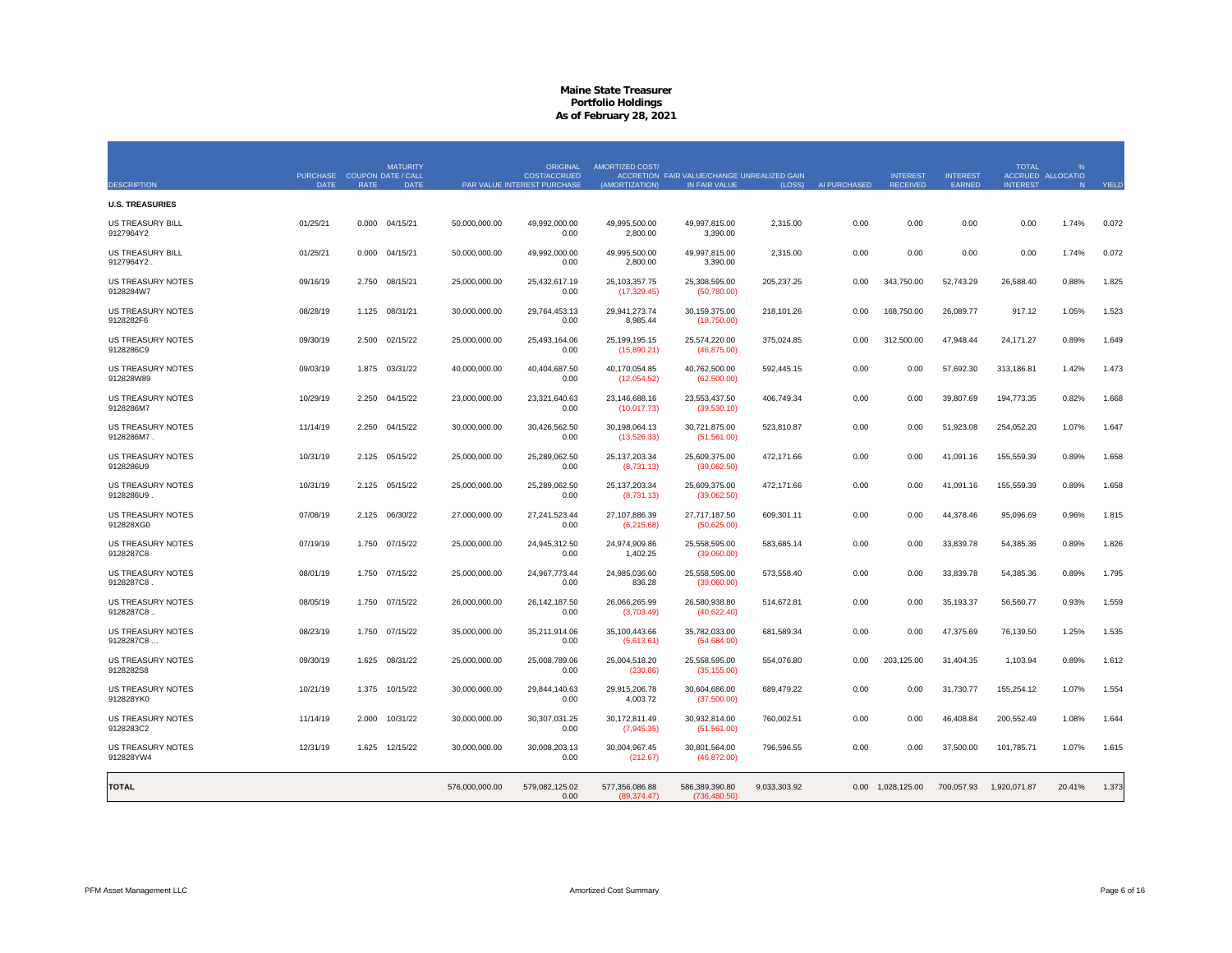|                                            | PURCHASE COUPON DATE / CALL |             | <b>MATURITY</b>      |               | <b>ORIGINAL</b><br>COST/ACCRUED | AMORTIZED COST/                | ACCRETION FAIR VALUE/CHANGE UNREALIZED GAIN |              |              | <b>INTEREST</b> | <b>INTEREST</b> | <b>TOTAL</b>    | ACCRUED ALLOCATIO |       |
|--------------------------------------------|-----------------------------|-------------|----------------------|---------------|---------------------------------|--------------------------------|---------------------------------------------|--------------|--------------|-----------------|-----------------|-----------------|-------------------|-------|
| <b>DESCRIPTION</b>                         | <b>DATE</b>                 | <b>RATE</b> | <b>DATE</b>          |               | PAR VALUE INTEREST PURCHASE     | (AMORTIZATION)                 | IN FAIR VALUE                               | (LOSS)       | AI PURCHASED | <b>RECEIVED</b> | EARNED          | <b>INTEREST</b> | N                 | YIELD |
| <b>FEDERAL AGENCY SECURITIES</b>           |                             |             |                      |               |                                 |                                |                                             |              |              |                 |                 |                 |                   |       |
| FEDERAL HOME LOAN BANKS NOTES<br>3130AF5B9 | 01/16/19                    | 3.000       | 10/12/21             | 10.000.000.00 | 10.103.100.00<br>0.00           | 10.023.197.50<br>(2,886.80)    | 10.178.940.00<br>(23,750.00)                | 155.742.50   | 0.00         | 0.00            | 25.000.00       | 115.833.33      | 0.35%             | 2.607 |
| <b>FANNIE MAE NOTES</b><br>3135G0S38       | 02/26/19                    | 2.000       | 01/05/22             | 15,000,000.00 | 14,788,500.00<br>0.00           | 14,937,198.28<br>5,672.42      | 15,240,015.00<br>(25, 455.00)               | 302,816.72   | 0.00         | 0.00            | 25,000.00       | 46,666.67       | 0.53%             | 2.514 |
| <b>FANNIE MAE NOTES</b><br>3135G0U92       | 09/16/19                    | 2.625       | 01/11/22             | 25,000,000.00 | 25,462,250.00<br>0.00           | 25, 172, 253.54<br>(15,262.97) | 25,542,375.00<br>(55,500.00)                | 370,121.46   | 0.00         | 0.00            | 54,687.50       | 91,145.83       | 0.89%             | 1.807 |
| <b>FANNIE MAE NOTES</b><br>3135G0T45       | 07/19/19                    | 1.875       | 04/05/22             | 15,000,000.00 | 14,994,450.00<br>0.00           | 14,997,759.84<br>156.81        | 15,290,325.00<br>(23, 100.00)               | 292,565.16   | 0.00         | 0.00            | 23,437.50       | 114,062.50      | 0.53%             | 1.889 |
| <b>FANNIE MAE NOTES</b><br>3135G0V59       | 05/15/19                    | 2.250       | 04/12/22             | 20,000,000.00 | 20,021,600.00<br>0.00           | 20,008,270.18<br>(568.95)      | 20,477,440.00<br>(37,080.00)                | 469,169.82   | 0.00         | 0.00            | 37,500.00       | 173,750.00      | 0.71%             | 2.211 |
| <b>FANNIE MAE NOTES</b><br>3135G0V59       | 04/16/19                    | 2.250       | 04/12/22             | 40,000,000.00 | 39,820,800.00<br>0.00           | 39,933,210.26<br>4,594.88      | 40,954,880.00<br>(74, 160.00)               | 1,021,669.74 | 0.00         | 0.00            | 75,000.00       | 347,500.00      | 1.43%             | 2.406 |
| FEDERAL HOME LOAN BANK<br>313379Q69        | 07/15/19                    | 2.125       | 06/10/22             | 30,000,000.00 | 30,176,400.00<br>0.00           | 30,077,476.34<br>(4,655.23)    | 30,768,030.00<br>(52,500.00)                | 690,553.66   | 0.00         | 0.00            | 53,125.00       | 143,437.50      | 1.07%             | 1.916 |
| <b>FANNIE MAE NOTES</b><br>3135G0W33       | 10/24/19                    | 1.375       | 09/06/22             | 25,000,000.00 | 24,816,750.00<br>0.00           | 24,903,129.29<br>4,895.99      | 25,468,675.00<br>(28,050.00)                | 565,545.71   | 0.00         | 0.00            | 28,645.83       | 167,100.69      | 0.89%             | 1.638 |
| <b>FANNIE MAE NOTES</b><br>3135G0W33       | 10/29/19                    | 1.375       | 09/06/22             | 10,000,000.00 | 9,912,800.00<br>0.00            | 9,953,682.84<br>2,340.94       | 10,187,470.00<br>(11, 220.00)               | 233,787.16   | 0.00         | 0.00            | 11,458.33       | 66,840.28       | 0.35%             | 1.689 |
| FREDDIE MAC NOTES (CALLABLE)<br>3134GV6H6  | 07/21/20                    | 0.320       | 10/20/22<br>07/20/21 | 35,000,000.00 | 34.993.000.00<br>0.00           | 34,994,901.34<br>238.73        | 35,029,890.00<br>(2,240.00)                 | 34,988.66    | 0.00         | 0.00            | 9.333.34        | 12,755.56       | 1.22%             | 0.329 |
| FREDDIE MAC NOTES (CALLABLE)<br>3134GV6H6  | 07/28/20                    | 0.320       | 10/20/22<br>07/20/21 | 35,000,000.00 | 35,000,000.00<br>0.00           | 35.000.000.00<br>0.00          | 35,029,890.00<br>(2,240.00)                 | 29.890.00    | 0.00         | 0.00            | 9.333.34        | 12,755.56       | 1.22%             | 0.320 |
| FREDDIE MAC NOTES (CALLABLE)<br>3134GXJF2  | 01/12/21                    | 0.200       | 12/30/22<br>06/30/21 | 35,000,000.00 | 35.000.000.00<br>2,333.33       | 35.000.000.00<br>0.00          | 35.008.960.00<br>2,065.00                   | 8,960.00     | 0.00         | 0.00            | 5,833.33        | 11,861.11       | 1.22%             | 0.200 |
| FEDERAL HOME LOAN BANKS NOTES<br>3130AJ7E3 | 12/04/20                    |             | 1.375 02/17/23       | 25,000,000.00 | 25,660,750.00<br>0.00           | 25,589,339.75<br>(22,982.61)   | 25,587,075.00<br>(48,550.00)                | (2,264.75)   | 0.00         | 171,875.00      | 28,645.84       | 13,368.06       | 0.89%             | 0.172 |
| <b>FREDDIE MAC NOTES</b><br>3137EAEQ8      | 04/29/20                    | 0.375       | 04/20/23             | 13,750,000.00 | 13,720,437.50<br>0.00           | 13,728,767.27<br>762.21        | 13,805,673.75<br>(13,048.75)                | 76,906.48    | 0.00         | 0.00            | 4,296.87        | 18,763.02       | 0.48%             | 0.448 |
| FANNIE MAE NOTES (CALLABLE)<br>3136G4VE0   | 04/29/20                    | 0.550       | 04/27/23<br>04/27/21 | 10,750,000.00 | 10.750.000.00<br>0.00           | 10.750.000.00<br>0.00          | 10.757.342.25<br>(3,891.50)                 | 7.342.25     | 0.00         | 0.00            | 4.927.09        | 20.365.28       | 0.37%             | 0.550 |
| FANNIE MAE NOTES (CALLABLE)<br>3135G05B5   | 07/06/20                    | 0.450       | 06/30/23<br>06/30/21 | 35.000.000.00 | 34.998.250.00<br>0.00           | 34.998.632.46<br>44.99         | 35.038.535.00<br>(7,630.00)                 | 39.902.54    | 0.00         | 0.00            | 13.125.00       | 26.687.50       | 1.22%             | 0.452 |
| <b>FANNIE MAE NOTES</b><br>3135G05G4       | 07/28/20                    | 0.250       | 07/10/23             | 35,000,000.00 | 34.949.250.00<br>0.00           | 34.959.428.27<br>1,319.40      | 35.063.035.00<br>(15, 330.00)               | 103,606.73   | 0.00         | 0.00            | 7.291.66        | 12.395.83       | 1.22%             | 0.299 |
| FANNIE MAE NOTES (CALLABLE)<br>3136G4D26   | 07/28/20                    | 0.400       | 07/28/23<br>07/28/21 | 30,000,000.00 | 30,000,000.00<br>0.00           | 30,000,000.00<br>0.00          | 30,034,380.00<br>(4,680.00)                 | 34,380.00    | 0.00         | 0.00            | 10,000.00       | 11,000.00       | 1.05%             | 0.400 |
| FANNIE MAE NOTES (CALLABLE)<br>3135G05R0   | 08/12/20                    | 0.300       | 08/10/23<br>08/10/22 | 50,000,000.00 | 49,906,000.00<br>0.00           | 49,923,286.37<br>2,408.05      | 50,045,550.00<br>(44,050.00)                | 122,263.63   | 0.00         | 75,000.00       | 12,500.00       | 8,750.00        | 1.74%             | 0.363 |
| FANNIE MAE NOTES (CALLABLE)<br>3135G05V1   | 08/21/20                    | 0.360       | 08/18/23<br>02/18/22 | 10,000,000.00 | 10,000,000.00<br>0.00           | 10,000,000.00<br>0.00          | 10,016,160.00<br>(4,910.00)                 | 16,160.00    | 0.00         | 18,000.00       | 3,000.00        | 1,300.00        | 0.35%             | 0.360 |
| FANNIE MAE NOTES (CALLABLE)<br>3135G05V1   | 08/21/20                    | 0.360       | 08/18/23<br>02/18/22 | 50,000,000.00 | 50,000,000.00<br>0.00           | 50,000,000.00<br>0.00          | 50.080.800.00<br>(24,550.00)                | 80,800.00    | 0.00         | 90,000.00       | 15,000.00       | 6,500.00        | 1.74%             | 0.360 |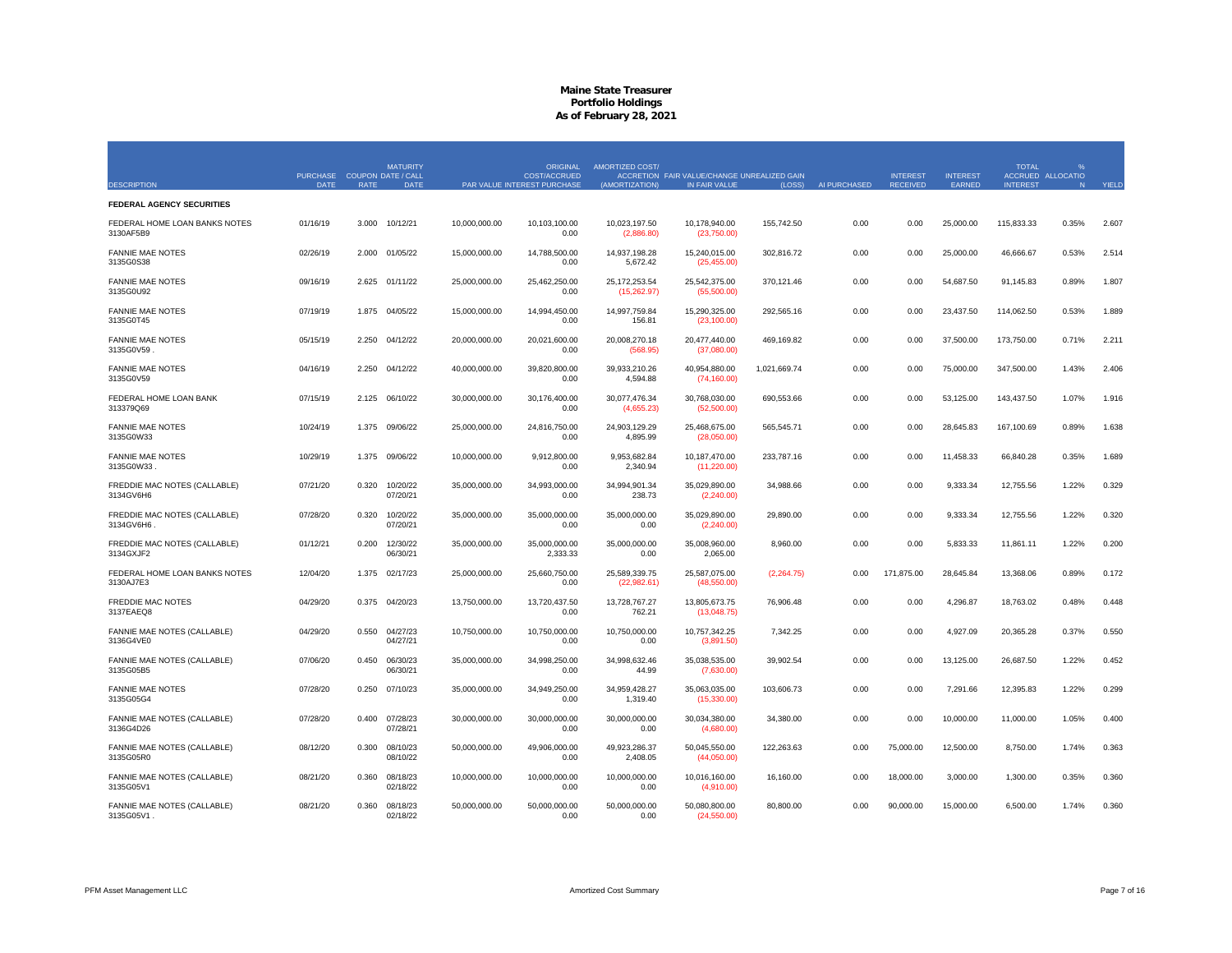|                                             | PURCHASE COUPON DATE / CALL |       | <b>MATURITY</b>            |                  | ORIGINAL<br><b>COST/ACCRUED</b> | <b>AMORTIZED COST/</b>           | ACCRETION FAIR VALUE/CHANGE UNREALIZED GAIN |               |              | <b>INTEREST</b>           | <b>INTEREST</b> | <b>TOTAL</b>    | %<br>ACCRUED ALLOCATIO |       |
|---------------------------------------------|-----------------------------|-------|----------------------------|------------------|---------------------------------|----------------------------------|---------------------------------------------|---------------|--------------|---------------------------|-----------------|-----------------|------------------------|-------|
| <b>DESCRIPTION</b>                          | <b>DATE</b>                 | RATE  | <b>DATE</b>                |                  | PAR VALUE INTEREST PURCHASE     | (AMORTIZATION)                   | IN FAIR VALUE                               | (LOSS)        | AI PURCHASED | <b>RECEIVED</b>           | <b>EARNED</b>   | <b>INTEREST</b> | N                      | YIELD |
| <b>FREDDIE MAC NOTES</b><br>3137EAEV7       | 10/30/20                    | 0.250 | 08/24/23                   | 17,500,000.00    | 17,506,300.00<br>0.00           | 17,505,552.33<br>(171.60)        | 17,528,822.50<br>(12,320.00)                | 23,270.17     | 0.00         | 22,239.58                 | 3,645.83        | 850.69          | 0.61%                  | 0.237 |
| FREDDIE MAC NOTES (CALLABLE)<br>3134GWTL0   | 09/29/20                    | 0.300 | 09/28/23<br>09/28/21       | 20,000,000.00    | 19,997,000.00<br>166.67         | 19,997,419.56<br>76.78           | 19,999,780.00<br>(15,380.00)                | 2,360.44      | 0.00         | 0.00                      | 5,000.00        | 25,500.00       | 0.70%                  | 0.305 |
| FREDDIE MAC NOTES (CALLABLE)<br>3134GWTL0   | 09/29/20                    | 0.300 | 09/28/23<br>09/28/21       | 50,000,000.00    | 49.992.500.00<br>416.67         | 49.993.548.90<br>191.95          | 49.999.450.00<br>(38, 450.00)               | 5.901.10      | 0.00         | 0.00                      | 12,500.00       | 63.750.00       | 1.74%                  | 0.305 |
| FREDDIE MAC NOTES (CALLABLE)<br>3134GWZB5   | 10/27/20                    | 0.300 | 10/13/23<br>10/13/21       | 48,800,000.00    | 48,785,360.00<br>5,693.33       | 48,787,052.88<br>379.21          | 48,793,119.20<br>(44, 847.20)               | 6,066.32      | 0.00         | 0.00                      | 12,200.00       | 56,120.00       | 1.70%                  | 0.310 |
| <b>FREDDIE MAC NOTES</b><br>3137EAEY1       | 10/19/20                    | 0.125 | 10/16/23                   | 25,000,000.00    | 24.910.750.00<br>260.42         | 24,921,620.19<br>2,288.46        | 24.922.575.00<br>(41,600.00)                | 954.81        | 0.00         | 0.00                      | 2.604.17        | 11.718.75       | 0.87%                  | 0.245 |
| FANNIE MAE NOTES (CALLABLE)<br>3136G46A6    | 10/30/20                    | 0.300 | 10/27/23<br>10/27/21       | 17,845,000.00    | 17,840,538.75<br>446.13         | 17.841.037.17<br>114.39          | 17.840.110.47<br>(19,094.15)                | (926.70)      | 0.00         | 0.00                      | 4.461.25        | 18,439.83       | 0.62%                  | 0.308 |
| FANNIE MAE NOTES (CALLABLE)<br>3135G06F5    | 12/04/20                    |       | 0.310 11/16/23<br>11/16/22 | 50,000,000.00    | 49.995.000.00<br>7,750.00       | 49,995,403.90<br>129.99          | 50.000.500.00<br>(86, 450.00)               | 5.096.10      | 0.00         | 0.00                      | 12,916.66       | 45,208.33       | 1.74%                  | 0.313 |
| FREDDIE MAC NOTES<br>3137EAFA2              | 12/07/20                    | 0.250 | 12/04/23                   | 25,000,000.00    | 24,990,750.00<br>520.83         | 24,991,461.54<br>237.18          | 24,977,050.00<br>(59, 725.00)               | (14, 411.54)  | 0.00         | 0.00                      | 5,208.34        | 15,104.17       | 0.87%                  | 0.262 |
| <b>TOTAL</b>                                |                             |       |                            | 808,645,000.00   | 809,092,536.25<br>17.587.38     | 808,983,630.00<br>(20.675.78)    | 813,666,848.17<br>(817.736.60)              | 4,683,218.17  | 0.00         | 377.114.58                | 515,676.88      | 1,659,530.49    | 28.33%                 | 0.738 |
| <b>CORPORATE NOTES</b>                      |                             |       |                            |                  |                                 |                                  |                                             |               |              |                           |                 |                 |                        |       |
| MICROSOFT CORP (CALLABLE) NOTE<br>594918BW3 | 02/06/20                    | 2.400 | 02/06/22<br>01/06/22       | 10,000,000.00    | 10,156,600.00<br>0.00           | 10,069,575.14<br>(6,264.00)      | 10,185,790.00<br>(24, 330.00)               | 116.214.86    | 0.00         | 120,000.00                | 20,000.00       | 16,666.67       | 0.35%                  | 1.601 |
| JOHNSON & JOHNSON CORP NOTES<br>478160CD4   | 03/08/19                    | 2.250 | 03/03/22                   | 16,893,000.00    | 16,680,992.85<br>0.00           | 16,821,683.20<br>5.441.06        | 17,208,544.35<br>(25, 474.64)               | 386,861.15    | 0.00         | 0.00                      | 31,674.38       | 187,934.63      | 0.60%                  | 2.690 |
| <b>TOTAL</b>                                |                             |       |                            | 26,893,000.00    | 26,837,592.85<br>0.00           | 26,891,258.34<br>(822.94)        | 27,394,334.35<br>(49.804.64)                | 503,076.01    | 0.00         | 120,000.00                | 51,674.38       | 204,601.30      | 0.95%                  | 2.285 |
| <b>GRAND TOTAL</b>                          |                             |       |                            | 2,856,538,000.00 | 2,860,012,254.12<br>17.587.38   | 2,858,230,975.22<br>(110.873.19) | 2,872,450,573.32<br>(1,604,021.74)          | 14.219.598.10 | 0.00         | 1.567.771.36 1.565.971.84 |                 | 9.325.236.31    | 100.00%                | 0.646 |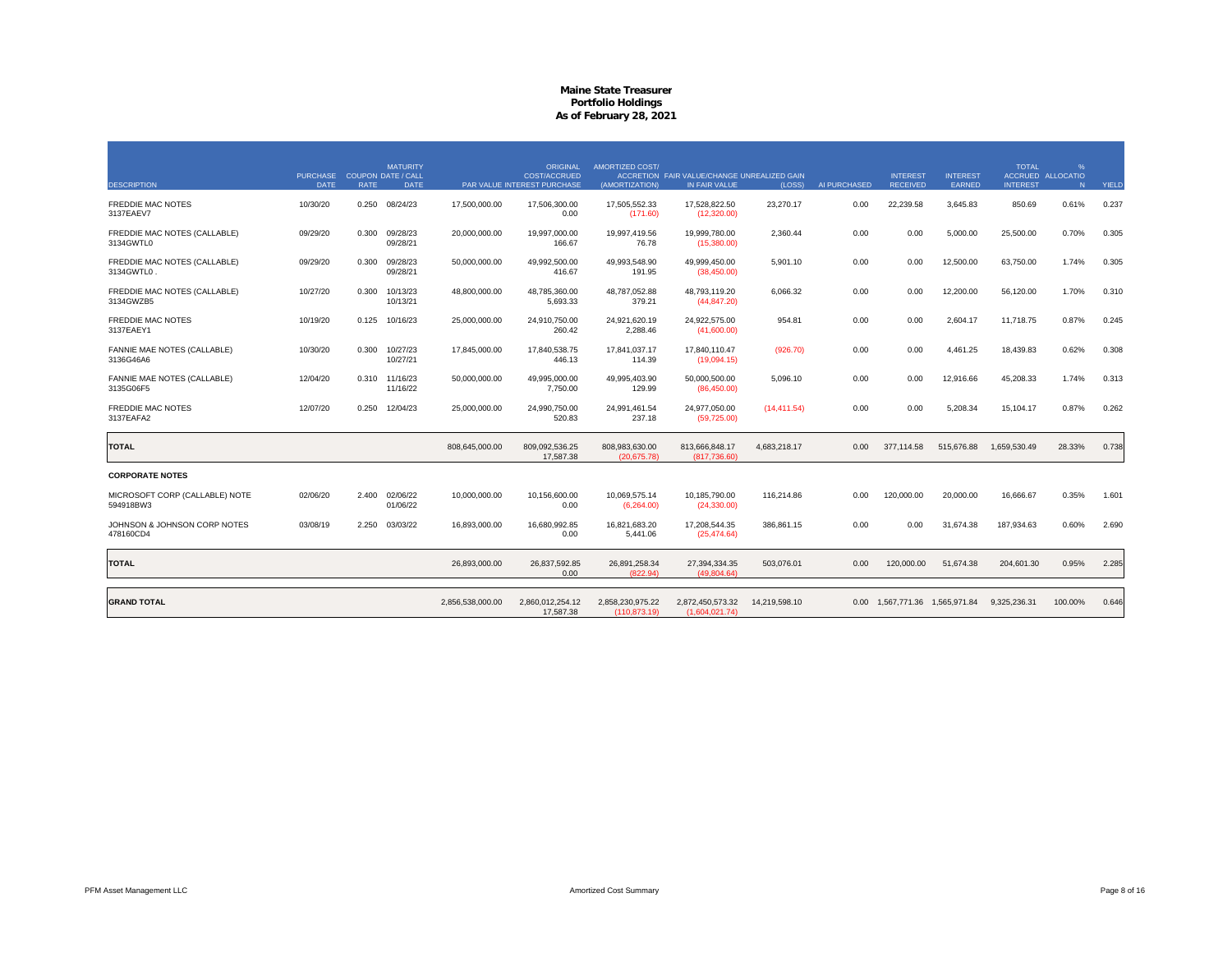|                     |                             |             |               |                 |                  |                 |               |                |                 |                      |                           |             | <b>WEIGHTED</b><br><b>AVERAGE</b>  |
|---------------------|-----------------------------|-------------|---------------|-----------------|------------------|-----------------|---------------|----------------|-----------------|----------------------|---------------------------|-------------|------------------------------------|
|                     |                             |             | <b>COUPON</b> | <b>MATURITY</b> | <b>NEXT CALL</b> |                 | <b>MOODYS</b> | PAR VALUE/     |                 | ORIGINAL % PORTFOLIO |                           | % PORTFOLIO | <b>EFFECTIV</b><br><b>DURATION</b> |
| <b>CUSIP</b>        |                             | <b>TYPE</b> | <b>RATE</b>   | <b>DATE</b>     |                  | DATE S&P RATING | <b>RATING</b> | <b>SHARES</b>  |                 | COST ORIGINAL COST   | MARKET VALUE MARKET VALUE |             | (YEARS                             |
| <b>US TREASURY</b>  |                             |             |               |                 |                  |                 |               |                |                 |                      |                           |             |                                    |
| 9127964Y2           | UNITED STATES TREASURY BILL |             |               | 4/15/2021       |                  | $A - 1 +$       | $P-1$         | 50,000,000.00  | 49,992,000.00   | 1.75%                | 49,997,815.00             | 1.74%       | 0.13                               |
| 9127964Y2.          | UNITED STATES TREASURY BILL |             |               | 4/15/2021       |                  | $A - 1 +$       | $P-1$         | 50,000,000.00  | 49,992,000.00   | 1.75%                | 49,997,815.00             | 1.74%       | 0.13                               |
| 9128284W7           | <b>U.S. TREASURY</b>        |             | 2.750         | 8/15/2021       |                  | AA+             | Aaa           | 25,000,000.00  | 25,432,617.19   | 0.89%                | 25,308,595.00             | 0.88%       | 0.47                               |
| 9128282F6           | <b>U.S. TREASURY</b>        |             | 1.125         | 8/31/2021       |                  | AA+             | Aaa           | 30,000,000.00  | 29,764,453.13   | 1.04%                | 30,159,375.00             | 1.05%       | 0.50                               |
| 9128286C9           | <b>U.S. TREASURY</b>        |             | 2.500         | 2/15/2022       |                  | AA+             | Aaa           | 25,000,000.00  | 25.493.164.06   | 0.89%                | 25,574,220.00             | 0.89%       | 0.96                               |
| 912828W89           | <b>U.S. TREASURY</b>        |             | 1.875         | 3/31/2022       |                  | AA+             | Aaa           | 40,000,000.00  | 40,404,687.50   | 1.41%                | 40,762,500.00             | 1.42%       | 1.08                               |
| 9128286M7           | <b>U.S. TREASURY</b>        |             | 2.250         | 4/15/2022       |                  | AA+             | Aaa           | 23,000,000.00  | 23,321,640.63   | 0.82%                | 23,553,437.50             | 0.82%       | 1.12                               |
| 9128286M7.          | <b>U.S. TREASURY</b>        |             | 2.250         | 4/15/2022       |                  | AA+             | Aaa           | 30,000,000.00  | 30,426,562.50   | 1.06%                | 30,721,875.00             | 1.07%       | 1.12                               |
| 9128286U9           | <b>U.S. TREASURY</b>        |             | 2.125         | 5/15/2022       |                  | AA+             | Aaa           | 25,000,000.00  | 25,289,062.50   | 0.88%                | 25,609,375.00             | 0.89%       | 1.20                               |
| 9128286U9           | <b>U.S. TREASURY</b>        |             | 2.125         | 5/15/2022       |                  | AA+             | Aaa           | 25,000,000.00  | 25,289,062.50   | 0.88%                | 25,609,375.00             | 0.89%       | 1.20                               |
| 912828XG0           | <b>U.S. TREASURY</b>        |             | 2.125         | 6/30/2022       |                  | AA+             | Aaa           | 27,000,000.00  | 27,241,523.44   | 0.95%                | 27,717,187.50             | 0.96%       | 1.33                               |
| 9128287C8           | <b>U.S. TREASURY</b>        |             | 1.750         | 7/15/2022       |                  | AA+             | Aaa           | 25,000,000.00  | 24,945,312.50   | 0.87%                | 25,558,595.00             | 0.89%       | 1.37                               |
| 9128287C8.          | <b>U.S. TREASURY</b>        |             | 1.750         | 7/15/2022       |                  | AA+             | Aaa           | 25,000,000.00  | 24,967,773.44   | 0.87%                | 25,558,595.00             | 0.89%       | 1.37                               |
| 9128287C8           | <b>U.S. TREASURY</b>        |             | 1.750         | 7/15/2022       |                  | AA+             | Aaa           | 26,000,000.00  | 26, 142, 187.50 | 0.91%                | 26,580,938.80             | 0.93%       | 1.37                               |
| 9128287C8           | <b>U.S. TREASURY</b>        |             | 1.750         | 7/15/2022       |                  | AA+             | Aaa           | 35,000,000.00  | 35.211.914.06   | 1.23%                | 35,782,033.00             | 1.25%       | 1.37                               |
| 9128282S8           | <b>U.S. TREASURY</b>        |             | 1.625         | 8/31/2022       |                  | AA+             | Aaa           | 25,000,000.00  | 25,008,789.06   | 0.87%                | 25,558,595.00             | 0.89%       | 1.48                               |
| 912828YK0           | <b>U.S. TREASURY</b>        |             | 1.375         | 10/15/2022      |                  | AA+             | Aaa           | 30,000,000.00  | 29,844,140.63   | 1.04%                | 30,604,686.00             | 1.07%       | 1.61                               |
| 9128283C2           | <b>U.S. TREASURY</b>        |             | 2.000         | 10/31/2022      |                  | AA+             | Aaa           | 30,000,000.00  | 30,307,031.25   | 1.06%                | 30,932,814.00             | 1.08%       | 1.65                               |
| 912828YW4           | <b>U.S. TREASURY</b>        |             | 1.625         | 12/15/2022      |                  | AA+             | Aaa           | 30,000,000.00  | 30,008,203.13   | 1.05%                | 30,801,564.00             | 1.07%       | 1.78                               |
|                     |                             |             |               |                 |                  |                 |               |                |                 |                      |                           |             |                                    |
| <b>ISSUER TOTAL</b> |                             |             |               |                 |                  |                 |               | 576,000,000.00 | 579,082,125.02  | 20.25%               | 586,389,390.80            | 20.41%      | 1.05                               |
| <b>FNMA</b>         |                             |             |               |                 |                  |                 |               |                |                 |                      |                           |             |                                    |
| 3135G0S38           | U.S. INSTRUMENTALITY        |             | 2.000         | 1/5/2022        |                  | AA+             | Aaa           | 15,000,000.00  | 14,788,500.00   | 0.52%                | 15,240,015.00             | 0.53%       | 0.85                               |
| 3135G0U92           | U.S. INSTRUMENTALITY        |             | 2.625         | 1/11/2022       |                  | AA+             | Aaa           | 25,000,000.00  | 25,462,250.00   | 0.89%                | 25,542,375.00             | 0.89%       | 0.87                               |
| 3135G0T45           | U.S. INSTRUMENTALITY        |             | 1.875         | 4/5/2022        |                  | AA+             | Aaa           | 15,000,000.00  | 14,994,450.00   | 0.52%                | 15,290,325.00             | 0.53%       | 1.09                               |
| 3135G0V59.          | U.S. INSTRUMENTALITY        |             | 2.250         | 4/12/2022       |                  | AA+             | Aaa           | 20,000,000.00  | 20,021,600.00   | 0.70%                | 20,477,440.00             | 0.71%       | 1.11                               |
| 3135G0V59           | U.S. INSTRUMENTALITY        |             | 2.250         | 4/12/2022       |                  | AA+             | Aaa           | 40,000,000.00  | 39,820,800.00   | 1.39%                | 40,954,880.00             | 1.43%       | 1.11                               |
| 3135G0W33           | U.S. INSTRUMENTALITY        |             | 1.375         | 9/6/2022        |                  | AA+             | Aaa           | 25,000,000.00  | 24,816,750.00   | 0.87%                | 25,468,675.00             | 0.89%       | 1.51                               |
| 3135G0W33           | U.S. INSTRUMENTALITY        |             | 1.375         | 9/6/2022        |                  | AA+             | Aaa           | 10,000,000.00  | 9,912,800.00    | 0.35%                | 10,187,470.00             | 0.35%       | 1.51                               |
| 3136G4VE0           | U.S. INSTRUMENTALITY        |             | 0.550         | 4/27/2023       | 4/27/2021        | AA+             | Aaa           | 10,750,000.00  | 10,750,000.00   | 0.38%                | 10,757,342.25             | 0.37%       | 0.17                               |
| 3135G05B5           | U.S. INSTRUMENTALITY        |             | 0.450         | 6/30/2023       | 6/30/2021        | AA+             | Aaa           | 35,000,000.00  | 34,998,250.00   | 1.22%                | 35,038,535.00             | 1.22%       | 0.34                               |
| 3135G05G4           | U.S. INSTRUMENTALITY        |             | 0.250         | 7/10/2023       |                  | AA+             | Aaa           | 35,000,000.00  | 34,949,250.00   | 1.22%                | 35,063,035.00             | 1.22%       | 2.37                               |
| 3136G4D26           | U.S. INSTRUMENTALITY        |             | 0.400         | 7/28/2023       | 7/28/2021        | AA+             | Aaa           | 30,000,000.00  | 30,000,000.00   | 1.05%                | 30,034,380.00             | 1.05%       | 2.41                               |
| 3135G05R0           | U.S. INSTRUMENTALITY        |             | 0.300         | 8/10/2023       | 8/10/2022        | AA+             | Aaa           | 50,000,000.00  | 49,906,000.00   | 1.74%                | 50,045,550.00             | 1.74%       | 1.45                               |
| 3135G05V1           | U.S. INSTRUMENTALITY        |             | 0.360         | 8/18/2023       | 2/18/2022        | AA+             | Aaa           | 10,000,000.00  | 10,000,000.00   | 0.35%                | 10,016,160.00             | 0.35%       | 0.48                               |
| 3135G05V1.          | U.S. INSTRUMENTALITY        |             | 0.360         | 8/18/2023       | 2/18/2022        | AA+             | Aaa           | 50,000,000.00  | 50,000,000.00   | 1.75%                | 50,080,800.00             | 1.74%       | 0.48                               |
| 3136G46A6           | U.S. INSTRUMENTALITY        |             | 0.300         | 10/27/2023      | 10/27/2021       | AA+             | Aaa           | 17,845,000.00  | 17,840,538.75   | 0.62%                | 17,840,110.47             | 0.62%       | 0.67                               |
| 3135G06F5           | U.S. INSTRUMENTALITY        |             | 0.310         | 11/16/2023      | 11/16/2022       | AA+             | Aaa           | 50,000,000.00  | 49,995,000.00   | 1.75%                | 50,000,500.00             | 1.74%       | 1.72                               |
|                     |                             |             |               |                 |                  |                 |               |                |                 |                      |                           |             |                                    |
| <b>ISSUER TOTAL</b> |                             |             |               |                 |                  |                 |               | 438,595,000.00 | 438,256,188.75  | 15.32%               | 442,037,592.72            | 15.39%      | 1.23                               |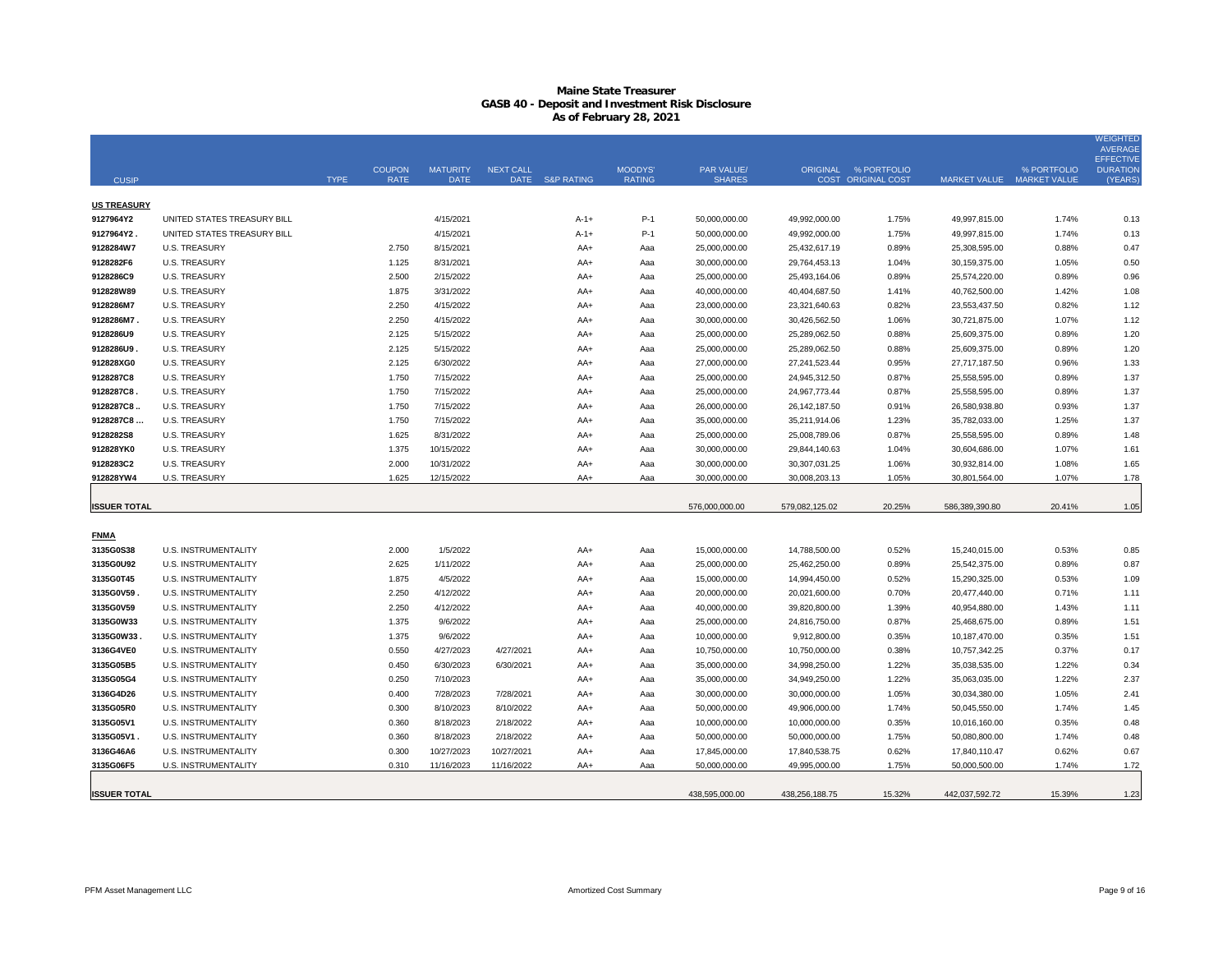|                                |                                              |             |                              |                                |                  |                 |                          |                                |                                |                                            |                                |                | <b>WEIGHTED</b><br><b>AVERAGE</b><br><b>EFFECTIVE</b> |
|--------------------------------|----------------------------------------------|-------------|------------------------------|--------------------------------|------------------|-----------------|--------------------------|--------------------------------|--------------------------------|--------------------------------------------|--------------------------------|----------------|-------------------------------------------------------|
| <b>CUSIP</b>                   |                                              | <b>TYPE</b> | <b>COUPON</b><br><b>RATE</b> | <b>MATURITY</b><br><b>DATE</b> | <b>NEXT CALL</b> | DATE S&P RATING | MOODYS'<br><b>RATING</b> | PAR VALUE/<br><b>SHARES</b>    |                                | ORIGINAL % PORTFOLIO<br>COST ORIGINAL COST | MARKET VALUE MARKET VALUE      | % PORTFOLIO    | <b>DURATION</b><br>(YEARS)                            |
| <b>FIDELITY GOVERNMENT MMF</b> | CASH AND CASH EQUIVALENTS                    |             |                              | 3/1/2021                       |                  | AAA             | AAA                      | 397,000,000.00                 | 397,000,000.00                 | 13.88%                                     | 397,000,000.00                 | 13.82%         | 0.00                                                  |
| <b>ISSUER TOTAL</b>            |                                              |             |                              |                                |                  |                 |                          | 397,000,000.00                 | 397,000,000.00                 | 13.88%                                     | 397,000,000.00                 | 13.82%         | 0.00                                                  |
|                                |                                              |             |                              |                                |                  |                 |                          |                                |                                |                                            |                                |                |                                                       |
| <b>FHLMC</b>                   |                                              |             |                              |                                |                  |                 |                          |                                |                                |                                            |                                |                |                                                       |
| 3134GV6H6                      | U.S. INSTRUMENTALITY                         |             | 0.320                        | 10/20/2022                     | 7/20/2021        | AA+             | Aaa                      | 35,000,000.00                  | 34,993,000.00                  | 1.22%                                      | 35,029,890.00                  | 1.22%          | 0.40                                                  |
| 3134GV6H6.                     | U.S. INSTRUMENTALITY                         |             | 0.320                        | 10/20/2022                     | 7/20/2021        | AA+             | Aaa                      | 35,000,000.00                  | 35,000,000.00                  | 1.22%                                      | 35,029,890.00                  | 1.22%          | 0.40                                                  |
| 3134GXJF2<br>3137EAEQ8         | U.S. INSTRUMENTALITY<br>U.S. INSTRUMENTALITY |             | 0.200<br>0.375               | 12/30/2022<br>4/20/2023        | 6/30/2021        | AA+<br>AA+      | Aaa<br>Aaa               | 35,000,000.00<br>13,750,000.00 | 35,000,000.00<br>13,720,437.50 | 1.22%<br>0.48%                             | 35,008,960.00<br>13,805,673.75 | 1.22%<br>0.48% | 0.34<br>2.14                                          |
| 3137EAEV7                      | U.S. INSTRUMENTALITY                         |             | 0.250                        | 8/24/2023                      |                  | AA+             | Aaa                      | 17,500,000.00                  | 17,506,300.00                  | 0.61%                                      | 17,528,822.50                  | 0.61%          | 2.49                                                  |
| 3134GWTL0                      | U.S. INSTRUMENTALITY                         |             | 0.300                        | 9/28/2023                      | 9/28/2021        | AA+             | Aaa                      | 20,000,000.00                  | 19,997,000.00                  | 0.70%                                      | 19,999,780.00                  | 0.70%          | 0.59                                                  |
| 3134GWTL0                      | U.S. INSTRUMENTALITY                         |             | 0.300                        | 9/28/2023                      | 9/28/2021        | AA+             | Aaa                      | 50,000,000.00                  | 49,992,500.00                  | 1.75%                                      | 49,999,450.00                  | 1.74%          | 0.59                                                  |
| 3134GWZB5                      | U.S. INSTRUMENTALITY                         |             | 0.300                        | 10/13/2023                     | 10/13/2021       | AA+             | Aaa                      | 48,800,000.00                  | 48,785,360.00                  | 1.71%                                      | 48,793,119.20                  | 1.70%          | 0.63                                                  |
| 3137EAEY1                      | U.S. INSTRUMENTALITY                         |             | 0.125                        | 10/16/2023                     |                  | AA+             | Aaa                      | 25,000,000.00                  | 24,910,750.00                  | 0.87%                                      | 24,922,575.00                  | 0.87%          | 2.63                                                  |
| 3137EAFA2                      | U.S. INSTRUMENTALITY                         |             | 0.250                        | 12/4/2023                      |                  | AA+             | Aaa                      | 25,000,000.00                  | 24,990,750.00                  | 0.87%                                      | 24,977,050.00                  | 0.87%          | 2.76                                                  |
| <b>ISSUER TOTAL</b>            |                                              |             |                              |                                |                  |                 |                          | 305,050,000.00                 | 304,896,097.50                 | 10.66%                                     | 305,095,210.45                 | 10.62%         | 1.05                                                  |
|                                |                                              |             |                              |                                |                  |                 |                          |                                |                                |                                            |                                |                |                                                       |
| <b>TD BANK</b>                 | CASH AND CASH EQUIVALENTS                    |             |                              | 3/1/2021                       |                  |                 |                          | 250,000,000.00                 | 250,000,000.00                 | 8.74%                                      | 250,000,000.00                 | 8.70%          | 0.00                                                  |
| <b>ISSUER TOTAL</b>            |                                              |             |                              |                                |                  |                 |                          | 250,000,000.00                 | 250,000,000.00                 | 8.74%                                      | 250,000,000.00                 | 8.70%          | 0.00                                                  |
| <b>PFM FUNDS</b>               |                                              |             |                              |                                |                  |                 |                          |                                |                                |                                            |                                |                |                                                       |
|                                | CASH AND CASH EQUIVALENTS                    |             |                              | 3/1/2021                       |                  |                 |                          | 200,000,000.00                 | 200,000,000.00                 | 6.99%                                      | 200,000,000.00                 | 6.96%          | 0.00                                                  |
| <b>ISSUER TOTAL</b>            |                                              |             |                              |                                |                  |                 |                          | 200,000,000.00                 | 200,000,000.00                 | 6.99%                                      | 200,000,000.00                 | 6.96%          | 0.00                                                  |
|                                |                                              |             |                              |                                |                  |                 |                          |                                |                                |                                            |                                |                |                                                       |
| <b>U.S. BANK DDA</b>           | CASH AND CASH EQUIVALENTS                    |             |                              | 3/1/2021                       |                  |                 |                          | 150,000,000.00                 | 150,000,000.00                 | 5.24%                                      | 150,000,000.00                 | 5.22%          | 0.00                                                  |
| <b>ISSUER TOTAL</b>            |                                              |             |                              |                                |                  |                 |                          | 150,000,000.00                 | 150,000,000.00                 | 5.24%                                      | 150,000,000.00                 | 5.22%          | 0.00                                                  |
|                                |                                              |             |                              |                                |                  |                 |                          |                                |                                |                                            |                                |                |                                                       |
| <b>CITIZENS BANK</b>           | CASH AND CASH EQUIVALENTS                    |             |                              | 3/1/2021                       |                  |                 |                          | 100,000,000.00                 | 100,000,000.00                 | 3.50%                                      | 100,000,000.00                 | 3.48%          | 0.00                                                  |
| <b>ISSUER TOTAL</b>            |                                              |             |                              |                                |                  |                 |                          | 100,000,000.00                 | 100,000,000.00                 | 3.50%                                      | 100,000,000.00                 | 3.48%          | 0.00                                                  |
| <b>BAR HARBOR</b>              |                                              |             |                              |                                |                  |                 |                          |                                |                                |                                            |                                |                |                                                       |
|                                | CASH AND CASH EQUIVALENTS                    |             |                              | 3/1/2021                       |                  |                 |                          | 49,000,000.00                  | 49,000,000.00                  | 1.71%                                      | 49,000,000.00                  | 1.71%          | 0.00                                                  |
|                                | CERTIFICATES OF DEPOSIT                      |             | 2.330                        | 6/12/2021                      |                  | <b>NR</b>       | <b>NR</b>                | 50,000,000.00                  | 50,000,000.00                  | 1.75%                                      | 50,000,000.00                  | 1.74%          | 0.30                                                  |
|                                |                                              |             |                              |                                |                  |                 |                          |                                |                                |                                            |                                |                |                                                       |
| <b>ISSUER TOTAL</b>            |                                              |             |                              |                                |                  |                 |                          | 99.000.000.00                  | 99.000.000.00                  | 3.46%                                      | 99.000.000.00                  | 3.45%          | 0.15                                                  |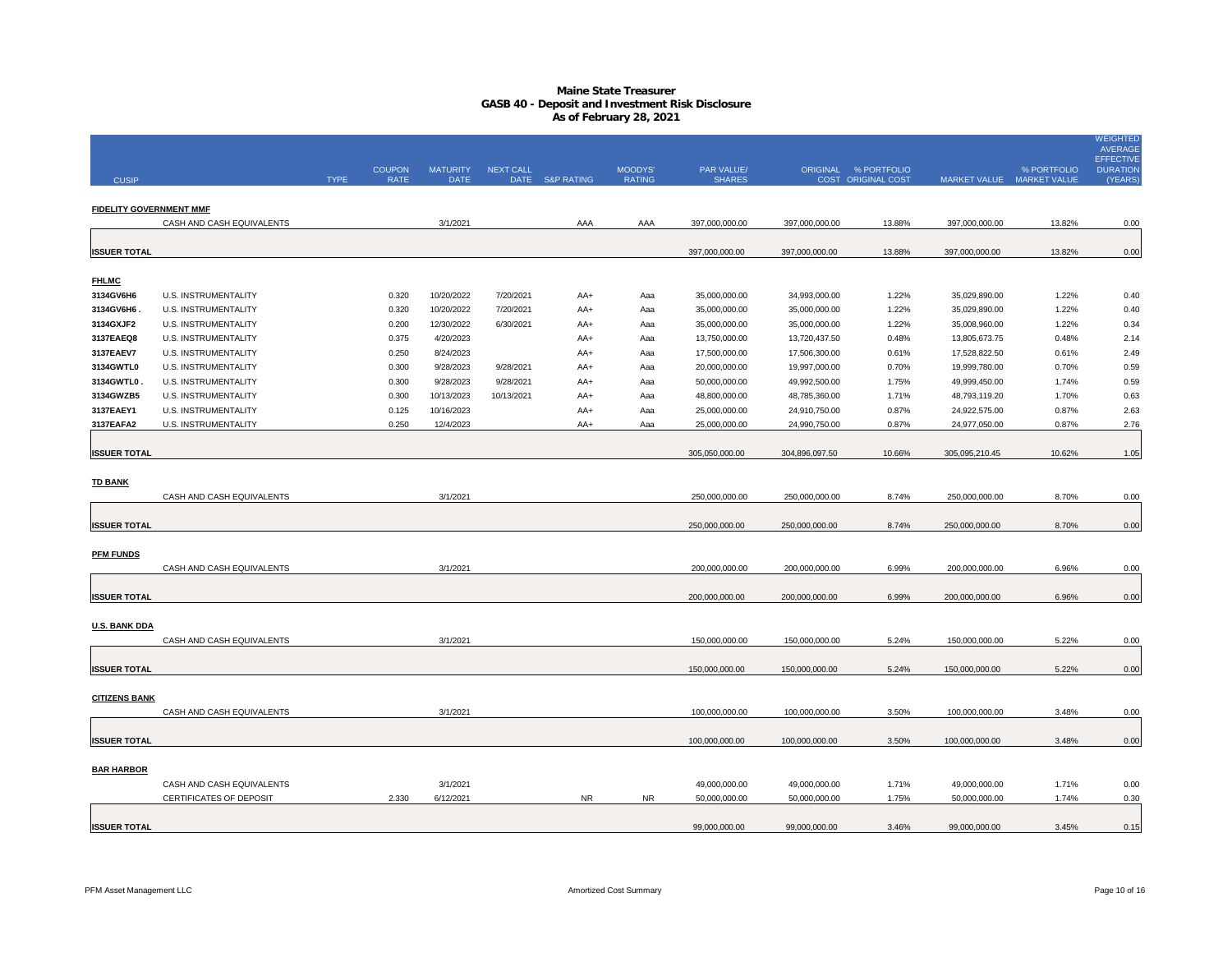|                              |                                              |             |                              |                                |           |                 |                          |                                |                                |                                            |                                |                                          | <b>WEIGHTED</b><br><b>AVERAGE</b><br><b>EFFECTIVE</b> |
|------------------------------|----------------------------------------------|-------------|------------------------------|--------------------------------|-----------|-----------------|--------------------------|--------------------------------|--------------------------------|--------------------------------------------|--------------------------------|------------------------------------------|-------------------------------------------------------|
| <b>CUSIP</b>                 |                                              | <b>TYPE</b> | <b>COUPON</b><br><b>RATE</b> | <b>MATURITY</b><br><b>DATE</b> | NEXT CALL | DATE S&P RATING | MOODYS'<br><b>RATING</b> | PAR VALUE/<br><b>SHARES</b>    |                                | ORIGINAL % PORTFOLIO<br>COST ORIGINAL COST |                                | % PORTFOLIO<br>MARKET VALUE MARKET VALUE | <b>DURATION</b><br>(YEARS)                            |
| PEOPLE'S UNITED BANK         |                                              |             |                              |                                |           |                 |                          |                                |                                |                                            |                                |                                          |                                                       |
|                              | CERTIFICATES OF DEPOSIT                      |             | 2.550                        | 4/18/2021                      |           | <b>NR</b>       | <b>NR</b>                | 15,000,000.00                  | 15,000,000.00                  | 0.52%                                      | 15,000,000.00                  | 0.52%                                    | 0.14                                                  |
|                              | CERTIFICATES OF DEPOSIT                      |             | 2.550                        | 4/22/2021                      |           | <b>NR</b>       | <b>NR</b>                | 25,000,000.00                  | 25,000,000.00                  | 0.87%                                      | 25,000,000.00                  | 0.87%                                    | 0.16                                                  |
|                              | CERTIFICATES OF DEPOSIT                      |             | 1.650                        | 1/17/2022                      |           | <b>NR</b>       | <b>NR</b>                | 40,000,000.00                  | 40,000,000.00                  | 1.40%                                      | 40,000,000.00                  | 1.39%                                    | 0.90                                                  |
|                              | CERTIFICATES OF DEPOSIT                      |             | 0.350                        | 1/19/2023                      |           | <b>NR</b>       | <b>NR</b>                | 10,000,000.00                  | 10,000,000.00                  | 0.35%                                      | 10,000,000.00                  | 0.35%                                    | 1.92                                                  |
| <b>ISSUER TOTAL</b>          |                                              |             |                              |                                |           |                 |                          | 90,000,000.00                  | 90,000,000.00                  | 3.15%                                      | 90,000,000.00                  | 3.13%                                    | 0.68                                                  |
|                              |                                              |             |                              |                                |           |                 |                          |                                |                                |                                            |                                |                                          |                                                       |
| <b>FHLB</b>                  |                                              |             |                              |                                |           |                 |                          |                                |                                |                                            |                                |                                          |                                                       |
| 3130AF5B9                    | U.S. INSTRUMENTALITY                         |             | 3.000                        | 10/12/2021                     |           | AA+             | Aaa                      | 10,000,000.00                  | 10,103,100.00                  | 0.35%                                      | 10,178,940.00                  | 0.35%                                    | 0.62                                                  |
| 313379Q69<br>3130AJ7E3       | U.S. INSTRUMENTALITY<br>U.S. INSTRUMENTALITY |             | 2.125<br>1.375               | 6/10/2022<br>2/17/2023         |           | AA+<br>AA+      | Aaa<br>Aaa               | 30,000,000.00<br>25,000,000.00 | 30,176,400.00<br>25,660,750.00 | 1.06%<br>0.90%                             | 30,768,030.00<br>25,587,075.00 | 1.07%<br>0.89%                           | 1.27<br>1.95                                          |
|                              |                                              |             |                              |                                |           |                 |                          |                                |                                |                                            |                                |                                          |                                                       |
| <b>ISSUER TOTAL</b>          |                                              |             |                              |                                |           |                 |                          | 65,000,000.00                  | 65,940,250.00                  | 2.31%                                      | 66,534,045.00                  | 2.32%                                    | 1.44                                                  |
|                              |                                              |             |                              |                                |           |                 |                          |                                |                                |                                            |                                |                                          |                                                       |
| <b>CAMDEN NATIONAL</b>       |                                              |             |                              |                                |           |                 |                          |                                |                                |                                            |                                |                                          |                                                       |
|                              | CERTIFICATES OF DEPOSIT                      |             | 0.200                        | 1/17/2023                      |           | <b>NR</b>       | <b>NR</b>                | 50,000,000.00                  | 50,000,000.00                  | 1.75%                                      | 50,000,000.00                  | 1.74%                                    | 1.91                                                  |
|                              |                                              |             |                              |                                |           |                 |                          |                                |                                |                                            |                                |                                          |                                                       |
| <b>ISSUER TOTAL</b>          |                                              |             |                              |                                |           |                 |                          | 50,000,000.00                  | 50,000,000.00                  | 1.75%                                      | 50,000,000.00                  | 1.74%                                    | 1.91                                                  |
| <b>FIRST NATIONAL</b>        |                                              |             |                              |                                |           |                 |                          |                                |                                |                                            |                                |                                          |                                                       |
|                              | CASH AND CASH EQUIVALENTS                    |             |                              | 3/1/2021                       |           |                 |                          | 50,000,000.00                  | 50,000,000.00                  | 1.75%                                      | 50,000,000.00                  | 1.74%                                    | 0.00                                                  |
|                              |                                              |             |                              |                                |           |                 |                          |                                |                                |                                            |                                |                                          |                                                       |
| <b>ISSUER TOTAL</b>          |                                              |             |                              |                                |           |                 |                          | 50,000,000.00                  | 50,000,000.00                  | 1.75%                                      | 50,000,000.00                  | 1.74%                                    | 0.00                                                  |
|                              |                                              |             |                              |                                |           |                 |                          |                                |                                |                                            |                                |                                          |                                                       |
| <b>NORTHEAST BANK</b>        |                                              |             |                              |                                |           |                 |                          |                                |                                |                                            |                                |                                          |                                                       |
|                              | CASH AND CASH EQUIVALENTS                    |             |                              | 3/1/2021                       |           |                 |                          | 25,000,000.00                  | 25,000,000.00                  | 0.87%                                      | 25,000,000.00                  | 0.87%                                    | 0.00                                                  |
|                              |                                              |             |                              |                                |           |                 |                          |                                |                                |                                            |                                |                                          |                                                       |
| <b>ISSUER TOTAL</b>          |                                              |             |                              |                                |           |                 |                          | 25,000,000.00                  | 25,000,000.00                  | 0.87%                                      | 25,000,000.00                  | 0.87%                                    | 0.00                                                  |
| <b>JOHNSON &amp; JOHNSON</b> |                                              |             |                              |                                |           |                 |                          |                                |                                |                                            |                                |                                          |                                                       |
| 478160CD4                    | CORPORATE                                    |             | 2.250                        | 3/3/2022                       |           | AAA             | Aaa                      | 16,893,000.00                  | 16,680,992.85                  | 0.58%                                      | 17,208,544.35                  | 0.60%                                    | 1.00                                                  |
|                              |                                              |             |                              |                                |           |                 |                          |                                |                                |                                            |                                |                                          |                                                       |
| <b>ISSUER TOTAL</b>          |                                              |             |                              |                                |           |                 |                          | 16,893,000.00                  | 16,680,992.85                  | 0.58%                                      | 17,208,544.35                  | 0.60%                                    | 1.00                                                  |
|                              |                                              |             |                              |                                |           |                 |                          |                                |                                |                                            |                                |                                          |                                                       |
| <b>BANGOR SAVINGS</b>        |                                              |             |                              |                                |           |                 |                          |                                |                                |                                            |                                |                                          |                                                       |
|                              | CERTIFICATES OF DEPOSIT                      |             | 2.700                        | 4/8/2021                       |           | <b>NR</b>       | NR.                      | 15,000,000.00                  | 15,000,000.00                  | 0.52%                                      | 15,000,000.00                  | 0.52%                                    | 0.12                                                  |
| <b>ISSUER TOTAL</b>          |                                              |             |                              |                                |           |                 |                          | 15.000.000.00                  | 15.000.000.00                  | 0.52%                                      | 15,000,000.00                  | 0.52%                                    | 0.12                                                  |
|                              |                                              |             |                              |                                |           |                 |                          |                                |                                |                                            |                                |                                          |                                                       |
| <b>BATH SAVINGS</b>          |                                              |             |                              |                                |           |                 |                          |                                |                                |                                            |                                |                                          |                                                       |
|                              | CASH AND CASH EQUIVALENTS                    |             |                              | 3/1/2021                       |           |                 |                          | 14,000,000.00                  | 14,000,000.00                  | 0.49%                                      | 14,000,000.00                  | 0.49%                                    | 0.00                                                  |
|                              |                                              |             |                              |                                |           |                 |                          |                                |                                |                                            |                                |                                          |                                                       |
| <b>ISSUER TOTAL</b>          |                                              |             |                              |                                |           |                 |                          | 14,000,000.00                  | 14,000,000.00                  | 0.49%                                      | 14,000,000.00                  | 0.49%                                    | 0.00                                                  |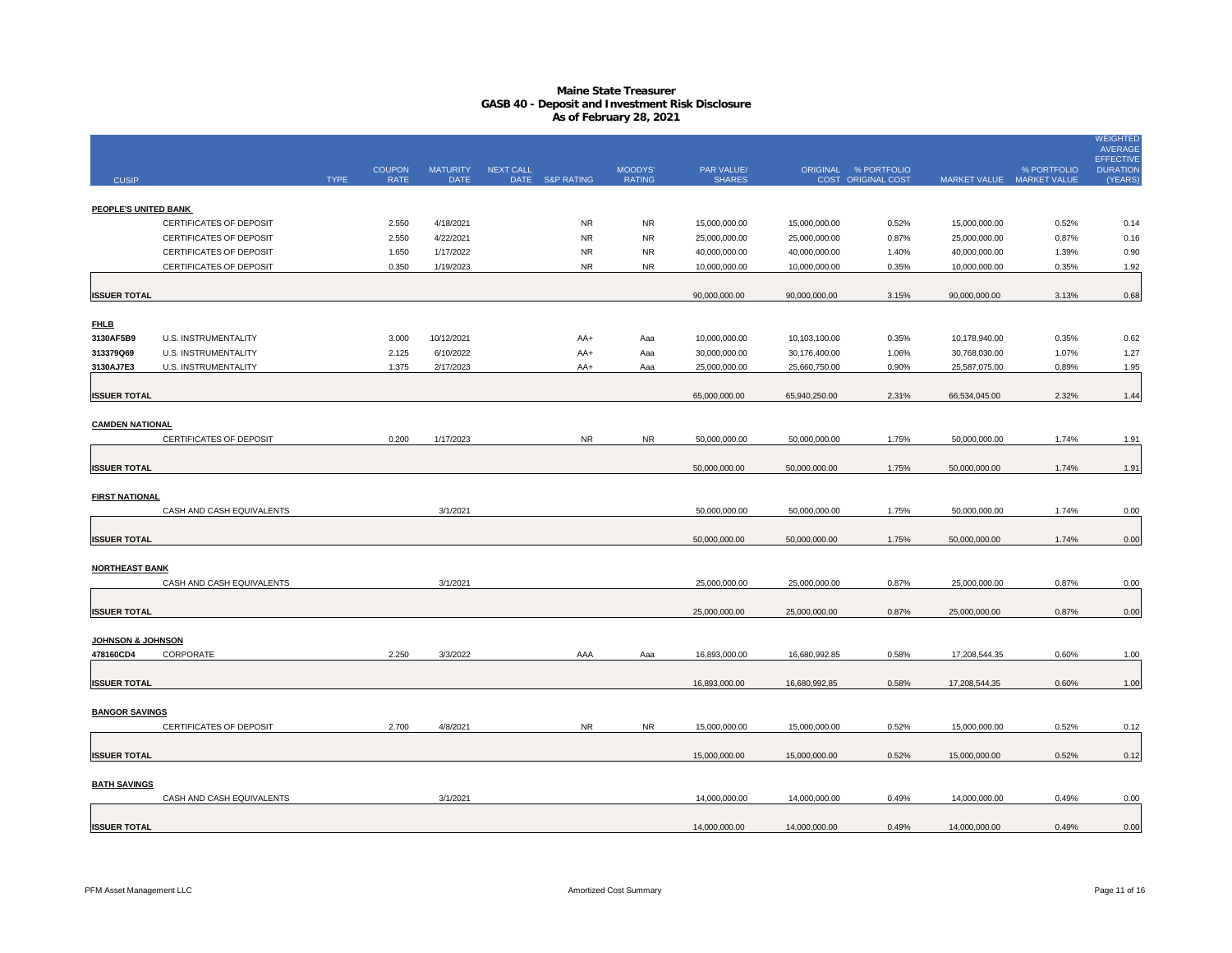| <b>CUSIP</b>                  |                           | <b>TYPE</b> | <b>COUPON</b><br><b>RATE</b> | <b>MATURITY</b><br><b>DATE</b> | <b>NEXT CALL</b><br><b>DATE</b> | <b>S&amp;P RATING</b> | <b>MOODYS'</b><br><b>RATING</b> | PAR VALUE/<br><b>SHARES</b> |                  | ORIGINAL % PORTFOLIO<br>COST ORIGINAL COST | <b>MARKET VALUE</b> | % PORTFOLIO<br><b>MARKET VALUE</b> | <b>WEIGHTED</b><br><b>AVERAGE</b><br><b>EFFECTIVE</b><br><b>DURATION</b><br>(YEARS) |
|-------------------------------|---------------------------|-------------|------------------------------|--------------------------------|---------------------------------|-----------------------|---------------------------------|-----------------------------|------------------|--------------------------------------------|---------------------|------------------------------------|-------------------------------------------------------------------------------------|
|                               |                           |             |                              |                                |                                 |                       |                                 |                             |                  |                                            |                     |                                    |                                                                                     |
| <b>MICROSOFT</b>              |                           |             |                              |                                |                                 |                       |                                 |                             |                  |                                            |                     |                                    |                                                                                     |
|                               | CORPORATE                 |             | 2.400                        | 2/6/2022                       | 1/6/2022                        | AAA                   | Aaa                             | 10,000,000.00               | 10,156,600.00    | 0.36%                                      | 10,185,790.00       | 0.35%                              | 0.86                                                                                |
| <b>ISSUER TOTAL</b>           |                           |             |                              |                                |                                 |                       |                                 | 10,000,000.00               | 10,156,600.00    | 0.36%                                      | 10,185,790.00       | 0.35%                              | 0.86                                                                                |
|                               |                           |             |                              |                                |                                 |                       |                                 |                             |                  |                                            |                     |                                    |                                                                                     |
| <b>BIDDEFORD SAVINGS BANK</b> |                           |             |                              |                                |                                 |                       |                                 |                             |                  |                                            |                     |                                    |                                                                                     |
|                               | CASH AND CASH EQUIVALENTS |             |                              | 3/1/2021                       |                                 |                       |                                 | 5,000,000.00                | 5,000,000.00     | 0.17%                                      | 5,000,000.00        | 0.17%                              | 0.00                                                                                |
|                               |                           |             |                              |                                |                                 |                       |                                 |                             |                  |                                            |                     |                                    |                                                                                     |
| <b>ISSUER TOTAL</b>           |                           |             |                              |                                |                                 |                       |                                 | 5,000,000.00                | 5,000,000.00     | 0.17%                                      | 5,000,000.00        | 0.17%                              | 0.00                                                                                |
|                               |                           |             |                              |                                |                                 |                       |                                 |                             |                  |                                            |                     |                                    |                                                                                     |
|                               |                           |             |                              |                                |                                 |                       |                                 |                             |                  |                                            |                     |                                    |                                                                                     |
| <b>GRAND TOTAL</b>            |                           |             |                              |                                |                                 |                       |                                 | 2,856,538,000.00            | 2,860,012,254.12 | 100.00%                                    | 2,872,450,573.32    | 100.00%                            |                                                                                     |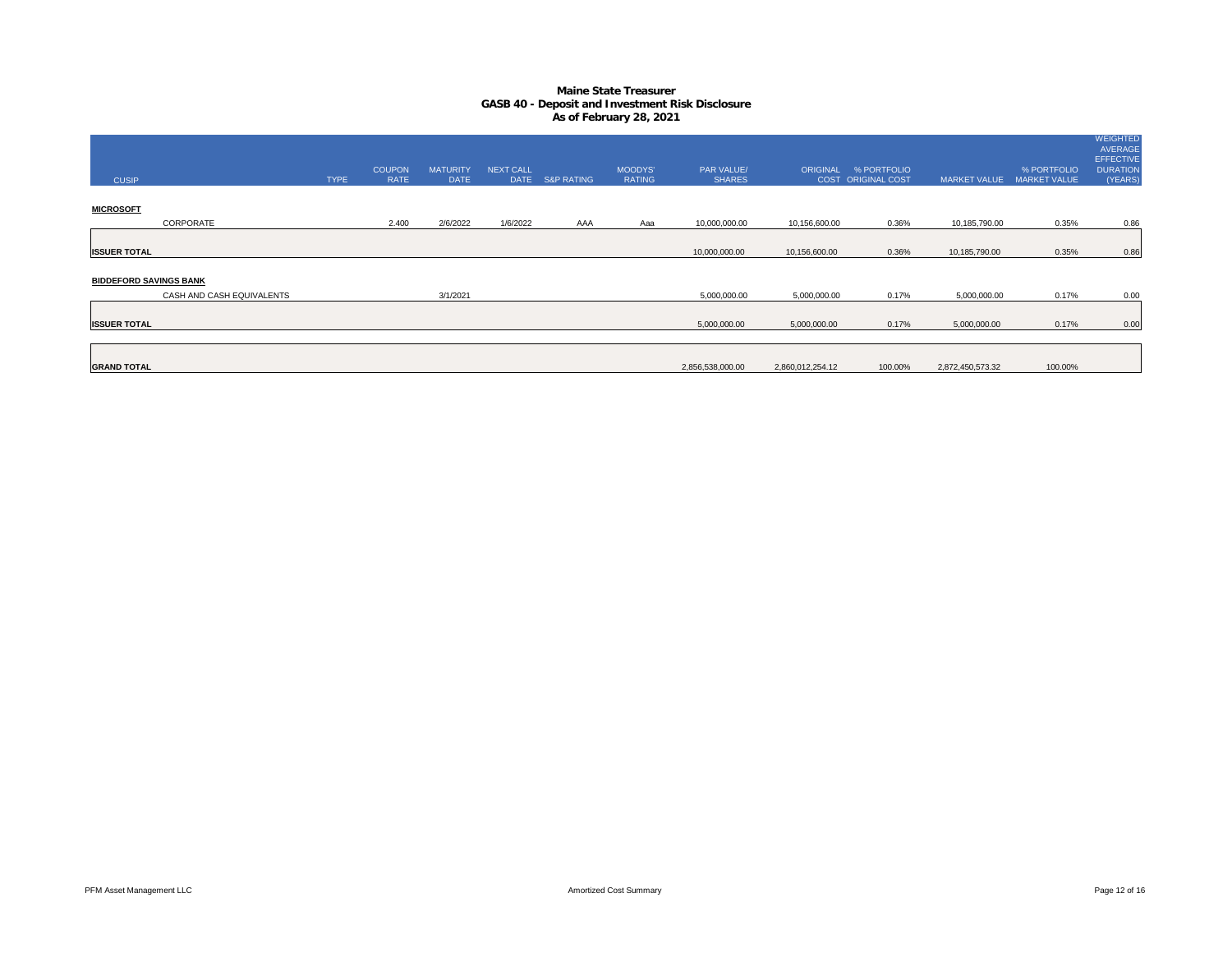### **Maine State Treasurer Securities PurchasedDuring the Month Ended February 28, 2021**

| <b>CUSIP</b>                | <b>ISSUER</b>           | <b>DATE</b> | <b>COUPON</b> | <b>MATURITY</b> | <b>CALL DATE</b> | PAR VALUE/SHARES | <b>UNIT COST</b> | <b>PRINCIPAL</b> | <b>ACCRUED</b><br><b>INTEREST</b><br><b>PURCHASED</b> | YIELD  |
|-----------------------------|-------------------------|-------------|---------------|-----------------|------------------|------------------|------------------|------------------|-------------------------------------------------------|--------|
| <b>CASH AND EQUIVALENTS</b> |                         |             |               |                 |                  |                  |                  |                  |                                                       |        |
|                             | FIDELITY GOVERNMENT MMF | 2/3/2021    | 0.010V        |                 |                  | 16,000,000.00    | 100.00           | 16,000,000.00    | 0.00                                                  | 0.010V |
|                             | FIDELITY GOVERNMENT MMF | 2/5/2021    | 0.010V        |                 |                  | 49,000,000.00    | 100.00           | 49,000,000.00    | 0.00                                                  | 0.010V |
|                             | FIDELITY GOVERNMENT MMF | 2/10/2021   | 0.010V        |                 |                  | 13,000,000.00    | 100.00           | 13,000,000.00    | 0.00                                                  | 0.010V |
|                             | FIDELITY GOVERNMENT MMF | 2/12/2021   | 0.010V        |                 |                  | 110,000,000.00   | 100.00           | 110,000,000.00   | 0.00                                                  | 0.010V |
|                             | FIDELITY GOVERNMENT MMF | 2/16/2021   | 0.010V        |                 |                  | 4,000,000.00     | 100.00           | 4,000,000.00     | 0.00                                                  | 0.010V |
|                             | FIDELITY GOVERNMENT MMF | 2/17/2021   | 0.010V        |                 |                  | 56,000,000.00    | 100.00           | 56,000,000.00    | 0.00                                                  | 0.010V |
|                             | FIDELITY GOVERNMENT MMF | 2/19/2021   | 0.010V        |                 |                  | 51,000,000.00    | 100.00           | 51,000,000.00    | 0.00                                                  | 0.010V |
|                             | FIDELITY GOVERNMENT MMF | 2/22/2021   | 0.010V        |                 |                  | 6,000,000.00     | 100.00           | 6,000,000.00     | 0.00                                                  | 0.010V |
| <b>TOTAL:</b>               |                         |             |               |                 |                  | 305,000,000.00   |                  | 305,000,000.00   | 0.00                                                  |        |
|                             |                         |             |               |                 |                  |                  |                  |                  |                                                       |        |
| <b>GRAND TOTAL:</b>         |                         |             |               |                 |                  | 305,000,000.00   |                  | 305,000,000.00   | 0.00                                                  |        |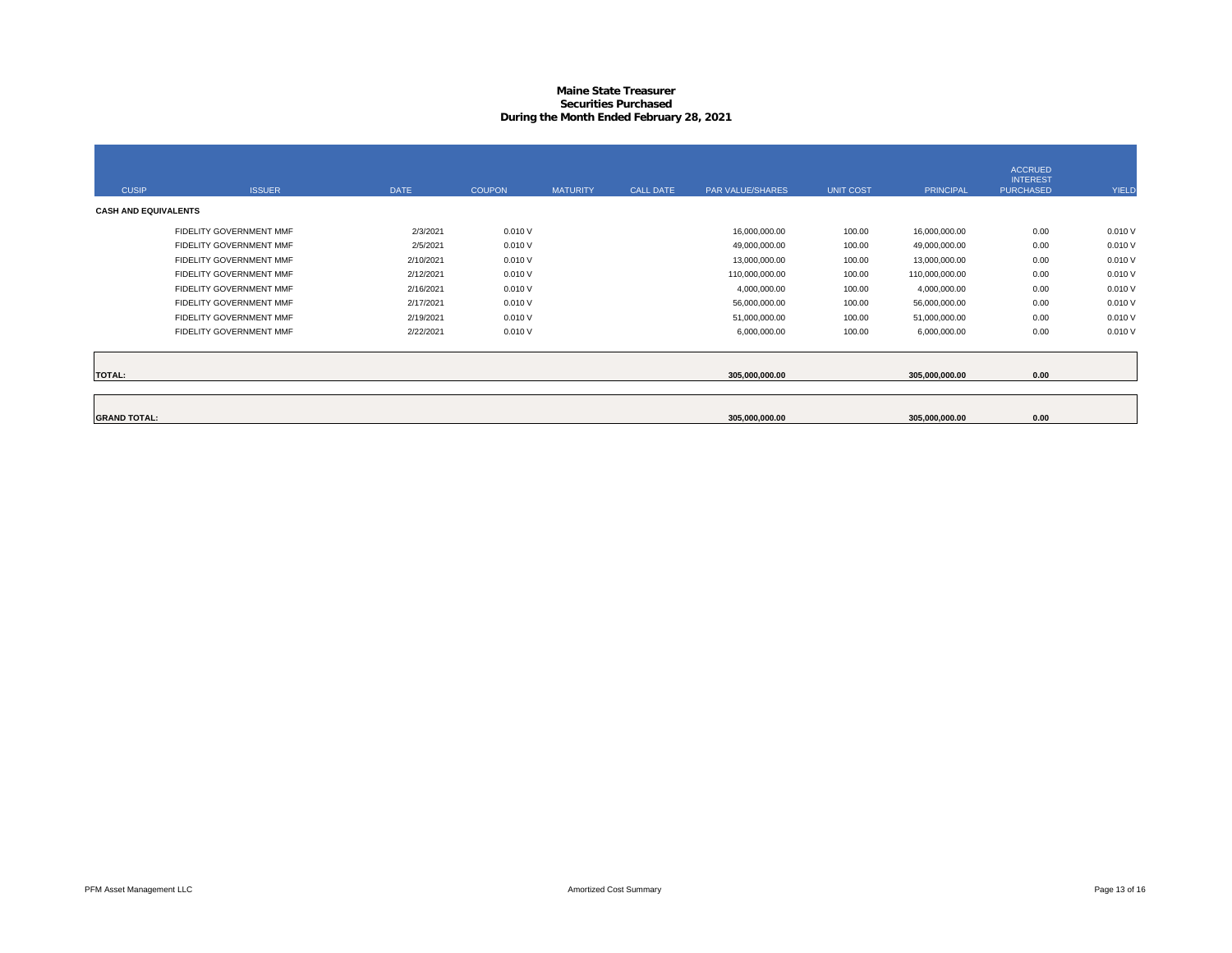### **Maine State Treasurer Securities Sold and MaturedDuring the Month Ended February 28, 2021**

| <b>MATURITY/</b><br>ACCRETION / MATURITY CHANGE IN MARKET REALIZED GAIN<br><b>INTEREST</b><br><b>INTEREST</b><br><b>INTEREST</b><br><b>CUSIP</b><br><b>ISSUER</b><br><b>DATE</b><br>COUPON CALL DATE<br>PAR VALUE/SHARES<br><b>ORIGINAL COST</b><br>(AMORT)<br><b>PRICE</b><br><b>VALUE</b><br>(LOSS)<br><b>SOLD</b><br><b>RECEIVED</b><br>EARNED<br><b>YIELD</b><br><b>CASH AND EQUIVALENTS</b><br>FIDELITY GOVERNMENT MMF<br>2/1/2021<br>0.010V<br>19,000,000.00<br>19,000,000.00<br>19,000,000.00<br>100.00<br>19,000,000.00<br>0.00<br>0.00<br>0.00<br>0.00<br>0.010V<br>0.00<br>0.00<br>FIDELITY GOVERNMENT MMF<br>2/2/2021<br>0.010V<br>19,000,000.00<br>100.00<br>19,000,000.00<br>0.00<br>19,000,000.00<br>19,000,000.00<br>0.00<br>0.00<br>0.00<br>0.010V<br>0.00<br>0.00<br>FIDELITY GOVERNMENT MMF<br>2/4/2021<br>0.010V<br>27,000,000.00<br>27,000,000.00<br>100.00<br>27,000,000.00<br>0.00<br>0.00<br>0.00<br>0.00<br>0.010V<br>27,000,000.00<br>0.00<br>0.00<br>FIDELITY GOVERNMENT MMF<br>13,000,000.00<br>2/8/2021<br>0.010V<br>13,000,000.00<br>13,000,000.00<br>100.00<br>13,000,000.00<br>0.00<br>0.00<br>0.00<br>0.00<br>0.010V<br>0.00<br>0.00<br>FIDELITY GOVERNMENT MMF<br>0.010V<br>6,000,000.00<br>6,000,000.00<br>2/9/2021<br>6,000,000.00<br>6,000,000.00<br>100.00<br>0.00<br>0.00<br>0.00<br>0.00<br>0.010V<br>0.00<br>0.00<br>89,000,000.00<br>89.000.000.00<br>FIDELITY GOVERNMENT MMF<br>2/11/2021<br>0.010V<br>89.000.000.00<br>100.00<br>0.00<br>0.00<br>0.00<br>0.00<br>0.010V<br>89.000.000.00<br>0.00<br>0.00<br>FIDELITY GOVERNMENT MMF<br>2/18/2021<br>0.010V<br>43,000,000.00<br>100.00<br>43,000,000.00<br>0.00<br>43,000,000.00<br>43,000,000.00<br>0.00<br>0.00<br>0.00<br>0.010V<br>0.00<br>0.00<br>FIDELITY GOVERNMENT MMF<br>2/23/2021<br>0.010V<br>23,000,000.00<br>23,000,000.00<br>23,000,000.00<br>100.00<br>23,000,000.00<br>0.00<br>0.00<br>0.00<br>0.00<br>0.010V<br>0.00<br>0.00<br>2/24/2021<br>16,000,000.00<br>16,000,000.00<br>0.010V<br>FIDELITY GOVERNMENT MMF<br>0.010V<br>16,000,000.00<br>100.00<br>0.00<br>0.00<br>0.00<br>0.00<br>16,000,000.00<br>0.00<br>0.00<br>61,000,000.00<br>FIDELITY GOVERNMENT MMF<br>2/25/2021<br>0.010V<br>61,000,000.00<br>61,000,000.00<br>100.00<br>61,000,000.00<br>0.00<br>0.00<br>0.00<br>0.00<br>0.010V<br>0.00<br>0.00<br>0.010V<br>22,000,000.00<br>100.00<br>22,000,000.00<br>0.010V<br>FIDELITY GOVERNMENT MMF<br>2/26/2021<br>22,000,000.00<br>22,000,000.00<br>0.00<br>0.00<br>0.00<br>0.00<br>0.00<br>0.00<br>338,000,000.00<br>338,000,000.00<br>338,000,000.00<br>0.00<br>0.00<br>0.00<br>0.00<br>338,000,000.00<br>0.00<br>0.00<br><b>TOTAL:</b><br><b>U.S. TREASURIES</b><br><b>US TREASURY</b><br>2/28/2021<br>2.500 2/28/2021<br>100.00<br>0.00<br>0.00<br>312,500.00<br>9128286D7<br>25,000,000.00<br>25,265,625.00<br>25,000,000.00<br>25,000,000.00<br>46,616.02 |               |  |  | <b>AMORTIZED COST AT</b><br><b>SALE OR MATURITY</b> | <b>MARKET VALUE AT</b><br>SALE / SALE OR MATURITY | <b>ACCRUED</b> |  |  |
|--------------------------------------------------------------------------------------------------------------------------------------------------------------------------------------------------------------------------------------------------------------------------------------------------------------------------------------------------------------------------------------------------------------------------------------------------------------------------------------------------------------------------------------------------------------------------------------------------------------------------------------------------------------------------------------------------------------------------------------------------------------------------------------------------------------------------------------------------------------------------------------------------------------------------------------------------------------------------------------------------------------------------------------------------------------------------------------------------------------------------------------------------------------------------------------------------------------------------------------------------------------------------------------------------------------------------------------------------------------------------------------------------------------------------------------------------------------------------------------------------------------------------------------------------------------------------------------------------------------------------------------------------------------------------------------------------------------------------------------------------------------------------------------------------------------------------------------------------------------------------------------------------------------------------------------------------------------------------------------------------------------------------------------------------------------------------------------------------------------------------------------------------------------------------------------------------------------------------------------------------------------------------------------------------------------------------------------------------------------------------------------------------------------------------------------------------------------------------------------------------------------------------------------------------------------------------------------------------------------------------------------------------------------------------------------------------------------------------------------------------------------------------------------------------------------------------------------------------------------------------------------|---------------|--|--|-----------------------------------------------------|---------------------------------------------------|----------------|--|--|
|                                                                                                                                                                                                                                                                                                                                                                                                                                                                                                                                                                                                                                                                                                                                                                                                                                                                                                                                                                                                                                                                                                                                                                                                                                                                                                                                                                                                                                                                                                                                                                                                                                                                                                                                                                                                                                                                                                                                                                                                                                                                                                                                                                                                                                                                                                                                                                                                                                                                                                                                                                                                                                                                                                                                                                                                                                                                                      |               |  |  |                                                     |                                                   |                |  |  |
|                                                                                                                                                                                                                                                                                                                                                                                                                                                                                                                                                                                                                                                                                                                                                                                                                                                                                                                                                                                                                                                                                                                                                                                                                                                                                                                                                                                                                                                                                                                                                                                                                                                                                                                                                                                                                                                                                                                                                                                                                                                                                                                                                                                                                                                                                                                                                                                                                                                                                                                                                                                                                                                                                                                                                                                                                                                                                      |               |  |  |                                                     |                                                   |                |  |  |
|                                                                                                                                                                                                                                                                                                                                                                                                                                                                                                                                                                                                                                                                                                                                                                                                                                                                                                                                                                                                                                                                                                                                                                                                                                                                                                                                                                                                                                                                                                                                                                                                                                                                                                                                                                                                                                                                                                                                                                                                                                                                                                                                                                                                                                                                                                                                                                                                                                                                                                                                                                                                                                                                                                                                                                                                                                                                                      |               |  |  |                                                     |                                                   |                |  |  |
|                                                                                                                                                                                                                                                                                                                                                                                                                                                                                                                                                                                                                                                                                                                                                                                                                                                                                                                                                                                                                                                                                                                                                                                                                                                                                                                                                                                                                                                                                                                                                                                                                                                                                                                                                                                                                                                                                                                                                                                                                                                                                                                                                                                                                                                                                                                                                                                                                                                                                                                                                                                                                                                                                                                                                                                                                                                                                      |               |  |  |                                                     |                                                   |                |  |  |
|                                                                                                                                                                                                                                                                                                                                                                                                                                                                                                                                                                                                                                                                                                                                                                                                                                                                                                                                                                                                                                                                                                                                                                                                                                                                                                                                                                                                                                                                                                                                                                                                                                                                                                                                                                                                                                                                                                                                                                                                                                                                                                                                                                                                                                                                                                                                                                                                                                                                                                                                                                                                                                                                                                                                                                                                                                                                                      |               |  |  |                                                     |                                                   |                |  |  |
|                                                                                                                                                                                                                                                                                                                                                                                                                                                                                                                                                                                                                                                                                                                                                                                                                                                                                                                                                                                                                                                                                                                                                                                                                                                                                                                                                                                                                                                                                                                                                                                                                                                                                                                                                                                                                                                                                                                                                                                                                                                                                                                                                                                                                                                                                                                                                                                                                                                                                                                                                                                                                                                                                                                                                                                                                                                                                      |               |  |  |                                                     |                                                   |                |  |  |
|                                                                                                                                                                                                                                                                                                                                                                                                                                                                                                                                                                                                                                                                                                                                                                                                                                                                                                                                                                                                                                                                                                                                                                                                                                                                                                                                                                                                                                                                                                                                                                                                                                                                                                                                                                                                                                                                                                                                                                                                                                                                                                                                                                                                                                                                                                                                                                                                                                                                                                                                                                                                                                                                                                                                                                                                                                                                                      |               |  |  |                                                     |                                                   |                |  |  |
|                                                                                                                                                                                                                                                                                                                                                                                                                                                                                                                                                                                                                                                                                                                                                                                                                                                                                                                                                                                                                                                                                                                                                                                                                                                                                                                                                                                                                                                                                                                                                                                                                                                                                                                                                                                                                                                                                                                                                                                                                                                                                                                                                                                                                                                                                                                                                                                                                                                                                                                                                                                                                                                                                                                                                                                                                                                                                      |               |  |  |                                                     |                                                   |                |  |  |
|                                                                                                                                                                                                                                                                                                                                                                                                                                                                                                                                                                                                                                                                                                                                                                                                                                                                                                                                                                                                                                                                                                                                                                                                                                                                                                                                                                                                                                                                                                                                                                                                                                                                                                                                                                                                                                                                                                                                                                                                                                                                                                                                                                                                                                                                                                                                                                                                                                                                                                                                                                                                                                                                                                                                                                                                                                                                                      |               |  |  |                                                     |                                                   |                |  |  |
|                                                                                                                                                                                                                                                                                                                                                                                                                                                                                                                                                                                                                                                                                                                                                                                                                                                                                                                                                                                                                                                                                                                                                                                                                                                                                                                                                                                                                                                                                                                                                                                                                                                                                                                                                                                                                                                                                                                                                                                                                                                                                                                                                                                                                                                                                                                                                                                                                                                                                                                                                                                                                                                                                                                                                                                                                                                                                      |               |  |  |                                                     |                                                   |                |  |  |
|                                                                                                                                                                                                                                                                                                                                                                                                                                                                                                                                                                                                                                                                                                                                                                                                                                                                                                                                                                                                                                                                                                                                                                                                                                                                                                                                                                                                                                                                                                                                                                                                                                                                                                                                                                                                                                                                                                                                                                                                                                                                                                                                                                                                                                                                                                                                                                                                                                                                                                                                                                                                                                                                                                                                                                                                                                                                                      |               |  |  |                                                     |                                                   |                |  |  |
|                                                                                                                                                                                                                                                                                                                                                                                                                                                                                                                                                                                                                                                                                                                                                                                                                                                                                                                                                                                                                                                                                                                                                                                                                                                                                                                                                                                                                                                                                                                                                                                                                                                                                                                                                                                                                                                                                                                                                                                                                                                                                                                                                                                                                                                                                                                                                                                                                                                                                                                                                                                                                                                                                                                                                                                                                                                                                      |               |  |  |                                                     |                                                   |                |  |  |
|                                                                                                                                                                                                                                                                                                                                                                                                                                                                                                                                                                                                                                                                                                                                                                                                                                                                                                                                                                                                                                                                                                                                                                                                                                                                                                                                                                                                                                                                                                                                                                                                                                                                                                                                                                                                                                                                                                                                                                                                                                                                                                                                                                                                                                                                                                                                                                                                                                                                                                                                                                                                                                                                                                                                                                                                                                                                                      |               |  |  |                                                     |                                                   |                |  |  |
|                                                                                                                                                                                                                                                                                                                                                                                                                                                                                                                                                                                                                                                                                                                                                                                                                                                                                                                                                                                                                                                                                                                                                                                                                                                                                                                                                                                                                                                                                                                                                                                                                                                                                                                                                                                                                                                                                                                                                                                                                                                                                                                                                                                                                                                                                                                                                                                                                                                                                                                                                                                                                                                                                                                                                                                                                                                                                      |               |  |  |                                                     |                                                   |                |  |  |
|                                                                                                                                                                                                                                                                                                                                                                                                                                                                                                                                                                                                                                                                                                                                                                                                                                                                                                                                                                                                                                                                                                                                                                                                                                                                                                                                                                                                                                                                                                                                                                                                                                                                                                                                                                                                                                                                                                                                                                                                                                                                                                                                                                                                                                                                                                                                                                                                                                                                                                                                                                                                                                                                                                                                                                                                                                                                                      |               |  |  |                                                     |                                                   |                |  |  |
|                                                                                                                                                                                                                                                                                                                                                                                                                                                                                                                                                                                                                                                                                                                                                                                                                                                                                                                                                                                                                                                                                                                                                                                                                                                                                                                                                                                                                                                                                                                                                                                                                                                                                                                                                                                                                                                                                                                                                                                                                                                                                                                                                                                                                                                                                                                                                                                                                                                                                                                                                                                                                                                                                                                                                                                                                                                                                      |               |  |  |                                                     |                                                   |                |  |  |
|                                                                                                                                                                                                                                                                                                                                                                                                                                                                                                                                                                                                                                                                                                                                                                                                                                                                                                                                                                                                                                                                                                                                                                                                                                                                                                                                                                                                                                                                                                                                                                                                                                                                                                                                                                                                                                                                                                                                                                                                                                                                                                                                                                                                                                                                                                                                                                                                                                                                                                                                                                                                                                                                                                                                                                                                                                                                                      |               |  |  |                                                     |                                                   |                |  |  |
|                                                                                                                                                                                                                                                                                                                                                                                                                                                                                                                                                                                                                                                                                                                                                                                                                                                                                                                                                                                                                                                                                                                                                                                                                                                                                                                                                                                                                                                                                                                                                                                                                                                                                                                                                                                                                                                                                                                                                                                                                                                                                                                                                                                                                                                                                                                                                                                                                                                                                                                                                                                                                                                                                                                                                                                                                                                                                      |               |  |  |                                                     |                                                   |                |  |  |
|                                                                                                                                                                                                                                                                                                                                                                                                                                                                                                                                                                                                                                                                                                                                                                                                                                                                                                                                                                                                                                                                                                                                                                                                                                                                                                                                                                                                                                                                                                                                                                                                                                                                                                                                                                                                                                                                                                                                                                                                                                                                                                                                                                                                                                                                                                                                                                                                                                                                                                                                                                                                                                                                                                                                                                                                                                                                                      |               |  |  |                                                     |                                                   |                |  |  |
|                                                                                                                                                                                                                                                                                                                                                                                                                                                                                                                                                                                                                                                                                                                                                                                                                                                                                                                                                                                                                                                                                                                                                                                                                                                                                                                                                                                                                                                                                                                                                                                                                                                                                                                                                                                                                                                                                                                                                                                                                                                                                                                                                                                                                                                                                                                                                                                                                                                                                                                                                                                                                                                                                                                                                                                                                                                                                      |               |  |  |                                                     |                                                   |                |  |  |
|                                                                                                                                                                                                                                                                                                                                                                                                                                                                                                                                                                                                                                                                                                                                                                                                                                                                                                                                                                                                                                                                                                                                                                                                                                                                                                                                                                                                                                                                                                                                                                                                                                                                                                                                                                                                                                                                                                                                                                                                                                                                                                                                                                                                                                                                                                                                                                                                                                                                                                                                                                                                                                                                                                                                                                                                                                                                                      |               |  |  |                                                     |                                                   |                |  |  |
|                                                                                                                                                                                                                                                                                                                                                                                                                                                                                                                                                                                                                                                                                                                                                                                                                                                                                                                                                                                                                                                                                                                                                                                                                                                                                                                                                                                                                                                                                                                                                                                                                                                                                                                                                                                                                                                                                                                                                                                                                                                                                                                                                                                                                                                                                                                                                                                                                                                                                                                                                                                                                                                                                                                                                                                                                                                                                      |               |  |  |                                                     |                                                   |                |  |  |
|                                                                                                                                                                                                                                                                                                                                                                                                                                                                                                                                                                                                                                                                                                                                                                                                                                                                                                                                                                                                                                                                                                                                                                                                                                                                                                                                                                                                                                                                                                                                                                                                                                                                                                                                                                                                                                                                                                                                                                                                                                                                                                                                                                                                                                                                                                                                                                                                                                                                                                                                                                                                                                                                                                                                                                                                                                                                                      |               |  |  |                                                     |                                                   |                |  |  |
|                                                                                                                                                                                                                                                                                                                                                                                                                                                                                                                                                                                                                                                                                                                                                                                                                                                                                                                                                                                                                                                                                                                                                                                                                                                                                                                                                                                                                                                                                                                                                                                                                                                                                                                                                                                                                                                                                                                                                                                                                                                                                                                                                                                                                                                                                                                                                                                                                                                                                                                                                                                                                                                                                                                                                                                                                                                                                      |               |  |  |                                                     |                                                   |                |  |  |
|                                                                                                                                                                                                                                                                                                                                                                                                                                                                                                                                                                                                                                                                                                                                                                                                                                                                                                                                                                                                                                                                                                                                                                                                                                                                                                                                                                                                                                                                                                                                                                                                                                                                                                                                                                                                                                                                                                                                                                                                                                                                                                                                                                                                                                                                                                                                                                                                                                                                                                                                                                                                                                                                                                                                                                                                                                                                                      |               |  |  |                                                     |                                                   |                |  |  |
|                                                                                                                                                                                                                                                                                                                                                                                                                                                                                                                                                                                                                                                                                                                                                                                                                                                                                                                                                                                                                                                                                                                                                                                                                                                                                                                                                                                                                                                                                                                                                                                                                                                                                                                                                                                                                                                                                                                                                                                                                                                                                                                                                                                                                                                                                                                                                                                                                                                                                                                                                                                                                                                                                                                                                                                                                                                                                      |               |  |  |                                                     |                                                   |                |  |  |
|                                                                                                                                                                                                                                                                                                                                                                                                                                                                                                                                                                                                                                                                                                                                                                                                                                                                                                                                                                                                                                                                                                                                                                                                                                                                                                                                                                                                                                                                                                                                                                                                                                                                                                                                                                                                                                                                                                                                                                                                                                                                                                                                                                                                                                                                                                                                                                                                                                                                                                                                                                                                                                                                                                                                                                                                                                                                                      |               |  |  |                                                     |                                                   |                |  |  |
|                                                                                                                                                                                                                                                                                                                                                                                                                                                                                                                                                                                                                                                                                                                                                                                                                                                                                                                                                                                                                                                                                                                                                                                                                                                                                                                                                                                                                                                                                                                                                                                                                                                                                                                                                                                                                                                                                                                                                                                                                                                                                                                                                                                                                                                                                                                                                                                                                                                                                                                                                                                                                                                                                                                                                                                                                                                                                      |               |  |  |                                                     |                                                   |                |  |  |
|                                                                                                                                                                                                                                                                                                                                                                                                                                                                                                                                                                                                                                                                                                                                                                                                                                                                                                                                                                                                                                                                                                                                                                                                                                                                                                                                                                                                                                                                                                                                                                                                                                                                                                                                                                                                                                                                                                                                                                                                                                                                                                                                                                                                                                                                                                                                                                                                                                                                                                                                                                                                                                                                                                                                                                                                                                                                                      |               |  |  |                                                     |                                                   |                |  |  |
| (19.488.79)<br>(42.970.00)                                                                                                                                                                                                                                                                                                                                                                                                                                                                                                                                                                                                                                                                                                                                                                                                                                                                                                                                                                                                                                                                                                                                                                                                                                                                                                                                                                                                                                                                                                                                                                                                                                                                                                                                                                                                                                                                                                                                                                                                                                                                                                                                                                                                                                                                                                                                                                                                                                                                                                                                                                                                                                                                                                                                                                                                                                                           |               |  |  |                                                     |                                                   |                |  |  |
|                                                                                                                                                                                                                                                                                                                                                                                                                                                                                                                                                                                                                                                                                                                                                                                                                                                                                                                                                                                                                                                                                                                                                                                                                                                                                                                                                                                                                                                                                                                                                                                                                                                                                                                                                                                                                                                                                                                                                                                                                                                                                                                                                                                                                                                                                                                                                                                                                                                                                                                                                                                                                                                                                                                                                                                                                                                                                      |               |  |  |                                                     |                                                   |                |  |  |
| 0.00<br>0.00<br>312,500.00<br>25,000,000.00<br>25,265,625.00<br>25,000,000.00<br>25,000,000.00<br>46,616.02                                                                                                                                                                                                                                                                                                                                                                                                                                                                                                                                                                                                                                                                                                                                                                                                                                                                                                                                                                                                                                                                                                                                                                                                                                                                                                                                                                                                                                                                                                                                                                                                                                                                                                                                                                                                                                                                                                                                                                                                                                                                                                                                                                                                                                                                                                                                                                                                                                                                                                                                                                                                                                                                                                                                                                          |               |  |  |                                                     |                                                   |                |  |  |
| (19, 488.79)<br>(42,970.00)                                                                                                                                                                                                                                                                                                                                                                                                                                                                                                                                                                                                                                                                                                                                                                                                                                                                                                                                                                                                                                                                                                                                                                                                                                                                                                                                                                                                                                                                                                                                                                                                                                                                                                                                                                                                                                                                                                                                                                                                                                                                                                                                                                                                                                                                                                                                                                                                                                                                                                                                                                                                                                                                                                                                                                                                                                                          | <b>TOTAL:</b> |  |  |                                                     |                                                   |                |  |  |
| \$<br>0.00<br>0.00<br>312,500.00<br>363,000,000.00<br>363,265,625.00<br>363,000,000.00<br>363,000,000.00<br>46,616.02                                                                                                                                                                                                                                                                                                                                                                                                                                                                                                                                                                                                                                                                                                                                                                                                                                                                                                                                                                                                                                                                                                                                                                                                                                                                                                                                                                                                                                                                                                                                                                                                                                                                                                                                                                                                                                                                                                                                                                                                                                                                                                                                                                                                                                                                                                                                                                                                                                                                                                                                                                                                                                                                                                                                                                |               |  |  |                                                     |                                                   |                |  |  |
| <b>GRAND TOTAL:</b><br>(19, 488.79)<br>(42,970.00)                                                                                                                                                                                                                                                                                                                                                                                                                                                                                                                                                                                                                                                                                                                                                                                                                                                                                                                                                                                                                                                                                                                                                                                                                                                                                                                                                                                                                                                                                                                                                                                                                                                                                                                                                                                                                                                                                                                                                                                                                                                                                                                                                                                                                                                                                                                                                                                                                                                                                                                                                                                                                                                                                                                                                                                                                                   |               |  |  |                                                     |                                                   |                |  |  |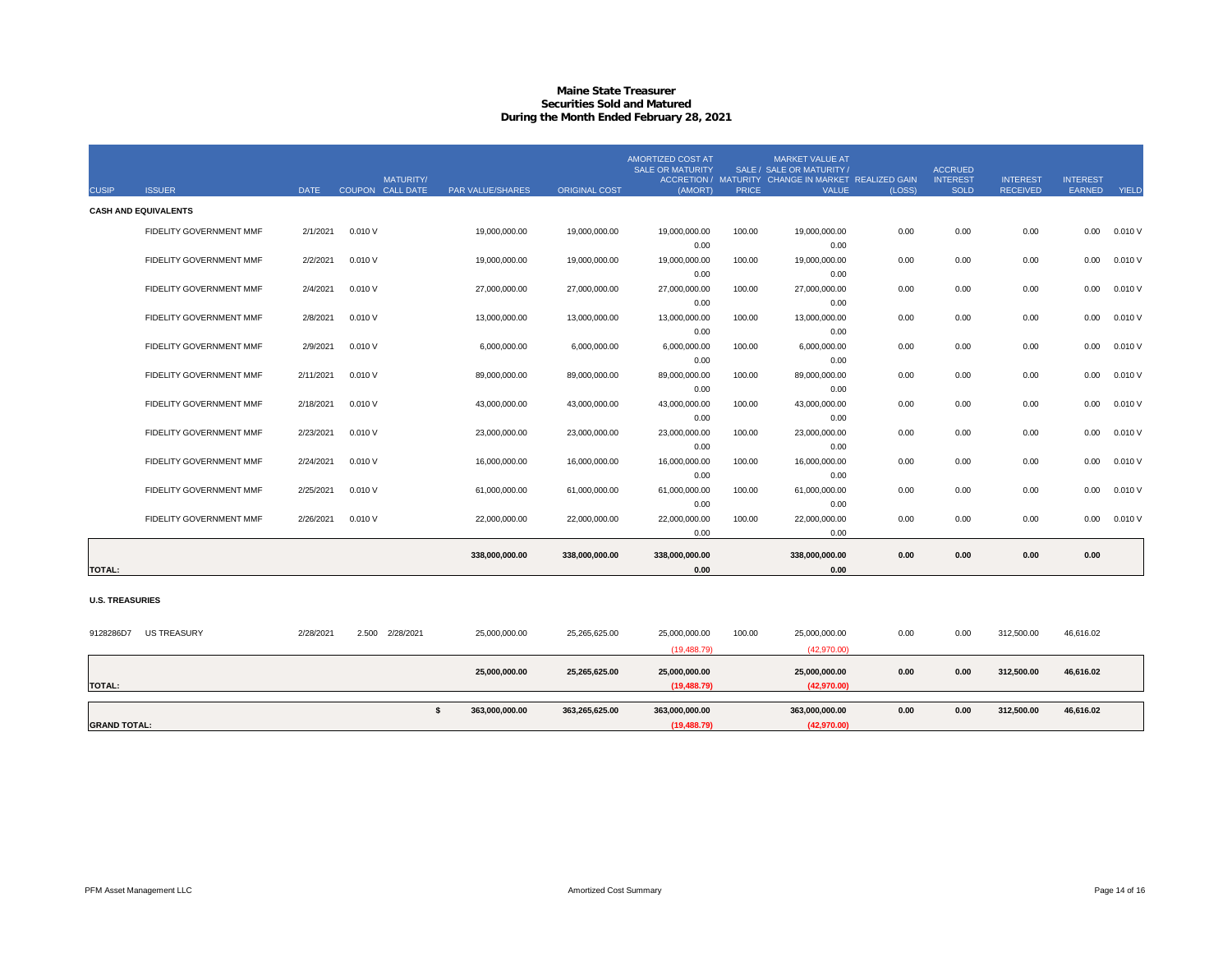# **Maine State Treasurer Transaction Report For the Month Ended February 28, 2021**

| <b>DATE</b> | CUSIP      | <b>TRANSACTION</b> | <b>SECURITY TYPE</b> | <b>DESCRIPTION</b>             | <b>MATURITY</b> | <b>PAR VALUE/SHARES</b> | <b>PRINCIPAL</b> | <b>INTEREST</b> | <b>TRANSACTION TOTAL</b> | <b>BALANCE</b>    |
|-------------|------------|--------------------|----------------------|--------------------------------|-----------------|-------------------------|------------------|-----------------|--------------------------|-------------------|
|             |            |                    |                      |                                |                 |                         |                  |                 |                          |                   |
| 2/1/2021    |            | <b>INTEREST</b>    | <b>CASH EQUIV</b>    | FIDELITY GOVERNMENT MMF        |                 | 0.00                    | 0.00             | 2,501.62        | 2,501.62                 | 2,501.62          |
|             |            | <b>SELL</b>        | <b>CASH EQUIV</b>    | <b>FIDELITY GOVERNMENT MMF</b> |                 | 19,000,000.00           | 19,000,000.00    | 0.00            | 19,000,000.00            | 19,002,501.62     |
|             |            | <b>INTEREST</b>    | <b>CASH EQUIV</b>    | PFM FUNDS                      |                 | 0.00                    | 0.00             | 4,776.32        | 4,776.32                 | 19,007,277.94     |
|             |            | <b>INTEREST</b>    | <b>CASH EQUIV</b>    | <b>ANDROSCOGGIN</b>            |                 | 0.00                    | 0.00             | 123.29          | 123.29                   | 19.007.401.23     |
|             |            | <b>INTEREST</b>    | <b>CASH EQUIV</b>    | <b>BATH SAVINGS</b>            |                 | 0.00                    | 0.00             | 778.63          | 778.63                   | 19,008,179.86     |
|             |            | <b>INTEREST</b>    | <b>CASH EQUIV</b>    | <b>BAR HARBOR</b>              |                 | 0.00                    | 0.00             | 4,161.68        | 4,161.68                 | 19,012,341.54     |
|             |            | <b>INTEREST</b>    | <b>CASH EQUIV</b>    | <b>BIDDEFORD SAVINGS BANK</b>  |                 | 0.00                    | 0.00             | 317.82          | 317.82                   | 19,012,659.36     |
|             |            | <b>INTEREST</b>    | <b>CASH EQUIV</b>    | <b>CITIZENS BANK</b>           |                 | 0.00                    | 0.00             | 5,945.21        | 5,945.21                 | 19,018,604.57     |
|             |            | <b>INTEREST</b>    | <b>CASH EQUIV</b>    | <b>FIRST NATIONAL</b>          |                 | 0.00                    | 0.00             | 2,123.29        | 2,123.29                 | 19,020,727.86     |
|             |            | <b>INTEREST</b>    | <b>CASH EQUIV</b>    | <b>NORTHEAST BANK</b>          |                 | 0.00                    | 0.00             | 2,123.30        | 2,123.30                 | 19,022,851.16     |
|             |            | <b>INTEREST</b>    | <b>CASH EQUIV</b>    | TD BANK                        |                 | 0.00                    | 0.00             | 14,863.10       | 14,863.10                | 19,037,714.26     |
|             |            | <b>INTEREST</b>    | <b>CASH EQUIV</b>    | U.S. BANK DDA                  |                 | 0.00                    | 0.00             | 4,815.30        | 4,815.30                 | 19,042,529.56     |
| 2/2/2021    |            | SELL               | <b>CASH EQUIV</b>    | FIDELITY GOVERNMENT MMF        |                 | 19,000,000.00           | 19,000,000.00    | 0.00            | 19,000,000.00            | 38.042.529.56     |
| 2/3/2021    |            | <b>BUY</b>         | <b>CASH EQUIV</b>    | FIDELITY GOVERNMENT MMF        |                 | 16,000,000.00           | 16,000,000.00    | 0.00            | (16,000,000.00)          | 22.042.529.56     |
| 2/4/2021    |            | SELL               | <b>CASH EQUIV</b>    | FIDELITY GOVERNMENT MMF        |                 | 27,000,000.00           | 27,000,000.00    | 0.00            | 27,000,000.00            | 49,042,529.56     |
| 2/5/2021    |            | <b>BUY</b>         | <b>CASH EQUIV</b>    | FIDELITY GOVERNMENT MMF        |                 | 49,000,000.00           | 49,000,000.00    | 0.00            | (49,000,000.00)          | 42,529.56         |
| 2/6/2021    | 594918BW3  | <b>INTEREST</b>    | CORP                 | <b>MICROSOFT</b>               | 2/6/2022        | 0.00                    | 0.00             | 120,000.00      | 120,000.00               | 162,529.56        |
| 2/8/2021    |            | <b>SELL</b>        | <b>CASH EQUIV</b>    | FIDELITY GOVERNMENT MMF        |                 | 13,000,000.00           | 13,000,000.00    | 0.00            | 13,000,000.00            | 13.162.529.56     |
| 2/9/2021    |            | SELL               | <b>CASH EQUIV</b>    | FIDELITY GOVERNMENT MMF        |                 | 6,000,000.00            | 6,000,000.00     | 0.00            | 6,000,000.00             | 19.162.529.56     |
| 2/10/2021   | 3135G05R0  | <b>INTEREST</b>    | <b>INSTR</b>         | <b>FNMA</b>                    | 8/10/2023       | 0.00                    | 0.00             | 75,000.00       | 75,000.00                | 19,237,529.56     |
|             |            | <b>BUY</b>         | <b>CASH EQUIV</b>    | FIDELITY GOVERNMENT MMF        |                 | 13,000,000.00           | 13,000,000.00    | 0.00            | (13,000,000.00)          | 6,237,529.56      |
| 2/11/2021   |            | SELL               | <b>CASH EQUIV</b>    | FIDELITY GOVERNMENT MMF        |                 | 89,000,000.00           | 89,000,000.00    | 0.00            | 89,000,000.00            | 95,237,529.56     |
| 2/12/2021   |            | <b>BUY</b>         | <b>CASH EQUIV</b>    | FIDELITY GOVERNMENT MMF        |                 | 110,000,000.00          | 110,000,000.00   | 0.00            | (110,000,000.00)         | (14, 762, 470.44) |
| 2/15/2021   | 9128284W7  | <b>INTEREST</b>    | <b>UST</b>           | <b>US TREASURY</b>             | 8/15/2021       | 0.00                    | 0.00             | 343,750.00      | 343,750.00               | (14, 418, 720.44) |
|             | 9128286C9  | <b>INTEREST</b>    | <b>UST</b>           | <b>US TREASURY</b>             | 2/15/2022       | 0.00                    | 0.00             | 312,500.00      | 312,500.00               | (14, 106, 220.44) |
| 2/16/2021   |            | <b>BUY</b>         | <b>CASH EQUIV</b>    | FIDELITY GOVERNMENT MMF        |                 | 4,000,000.00            | 4,000,000.00     | 0.00            | (4,000,000.00)           | (18, 106, 220.44) |
| 2/17/2021   | 3130AJ7E3  | <b>INTEREST</b>    | <b>INSTR</b>         | <b>FHLB</b>                    | 2/17/2023       | 0.00                    | 0.00             | 171,875.00      | 171,875.00               | (17,934,345.44)   |
|             |            | <b>BUY</b>         | <b>CASH EQUIV</b>    | FIDELITY GOVERNMENT MMF        |                 | 56,000,000.00           | 56,000,000.00    | 0.00            | (56,000,000.00)          | (73, 934, 345.44) |
| 2/18/2021   | 3135G05V1  | <b>INTEREST</b>    | <b>INSTR</b>         | <b>FNMA</b>                    | 8/18/2023       | 0.00                    | 0.00             | 18,000.00       | 18,000.00                | (73,916,345.44)   |
|             | 3135G05V1. | <b>INTEREST</b>    | <b>INSTR</b>         | <b>FNMA</b>                    | 8/18/2023       | 0.00                    | 0.00             | 90,000.00       | 90,000.00                | (73,826,345.44)   |
|             |            | <b>SELL</b>        | <b>CASH EQUIV</b>    | FIDELITY GOVERNMENT MMF        |                 | 43,000,000.00           | 43,000,000.00    | 0.00            | 43,000,000.00            | (30,826,345.44)   |
| 2/19/2021   |            | <b>BUY</b>         | <b>CASH EQUIV</b>    | FIDELITY GOVERNMENT MMF        |                 | 51,000,000.00           | 51,000,000.00    | 0.00            | (51,000,000.00)          | (81, 826, 345.44) |
| 2/22/2021   |            | <b>BUY</b>         | <b>CASH EQUIV</b>    | FIDELITY GOVERNMENT MMF        |                 | 6,000,000.00            | 6,000,000.00     | 0.00            | (6,000,000.00)           | (87.826.345.44)   |
| 2/23/2021   |            | <b>SELL</b>        | <b>CASH EQUIV</b>    | FIDELITY GOVERNMENT MMF        |                 | 23,000,000.00           | 23,000,000.00    | 0.00            | 23,000,000.00            | (64,826,345.44)   |
| 2/24/2021   | 3137EAEV7  | <b>INTEREST</b>    | <b>INSTR</b>         | <b>FHLMC</b>                   | 8/24/2023       | 0.00                    | 0.00             | 22,239.58       | 22,239.58                | (64,804,105.86)   |
|             |            | SELL               | <b>CASH EQUIV</b>    | FIDELITY GOVERNMENT MMF        |                 | 16,000,000.00           | 16,000,000.00    | 0.00            | 16,000,000.00            | (48,804,105.86)   |
| 2/25/2021   |            | <b>SELL</b>        | <b>CASH EQUIV</b>    | FIDELITY GOVERNMENT MMF        |                 | 61,000,000.00           | 61,000,000.00    | 0.00            | 61,000,000.00            | 12,195,894.14     |
| 2/26/2021   |            | <b>SELL</b>        | <b>CASH EQUIV</b>    | FIDELITY GOVERNMENT MMF        |                 | 22,000,000.00           | 22,000,000.00    | 0.00            | 22,000,000.00            | 34,195,894.14     |
| 2/28/2021   | 9128282F6  | <b>INTEREST</b>    | <b>UST</b>           | <b>US TREASURY</b>             | 8/31/2021       | 0.00                    | 0.00             | 168,750.00      | 168,750.00               | 34.364.644.14     |
|             | 9128282S8  | <b>INTEREST</b>    | <b>UST</b>           | <b>US TREASURY</b>             | 8/31/2022       | 0.00                    | 0.00             | 203,125.00      | 203,125.00               | 34,567,769.14     |
|             | 9128286D7  | MATURITY           | <b>UST</b>           | <b>US TREASURY</b>             | 2/28/2021       | 25,000,000.00           | 25,000,000.00    | 312,500.00      | 25,312,500.00            | 59,880,269.14     |
|             |            | <b>INTEREST</b>    | <b>CASH EQUIV</b>    | MISC INCOME                    |                 | 0.00                    | 0.00             | 2.22            | 2.22                     | 59,880,271.36     |

#### **Net Contributions**

**Net Withdrawals**

**59,880,271.36**

**-**